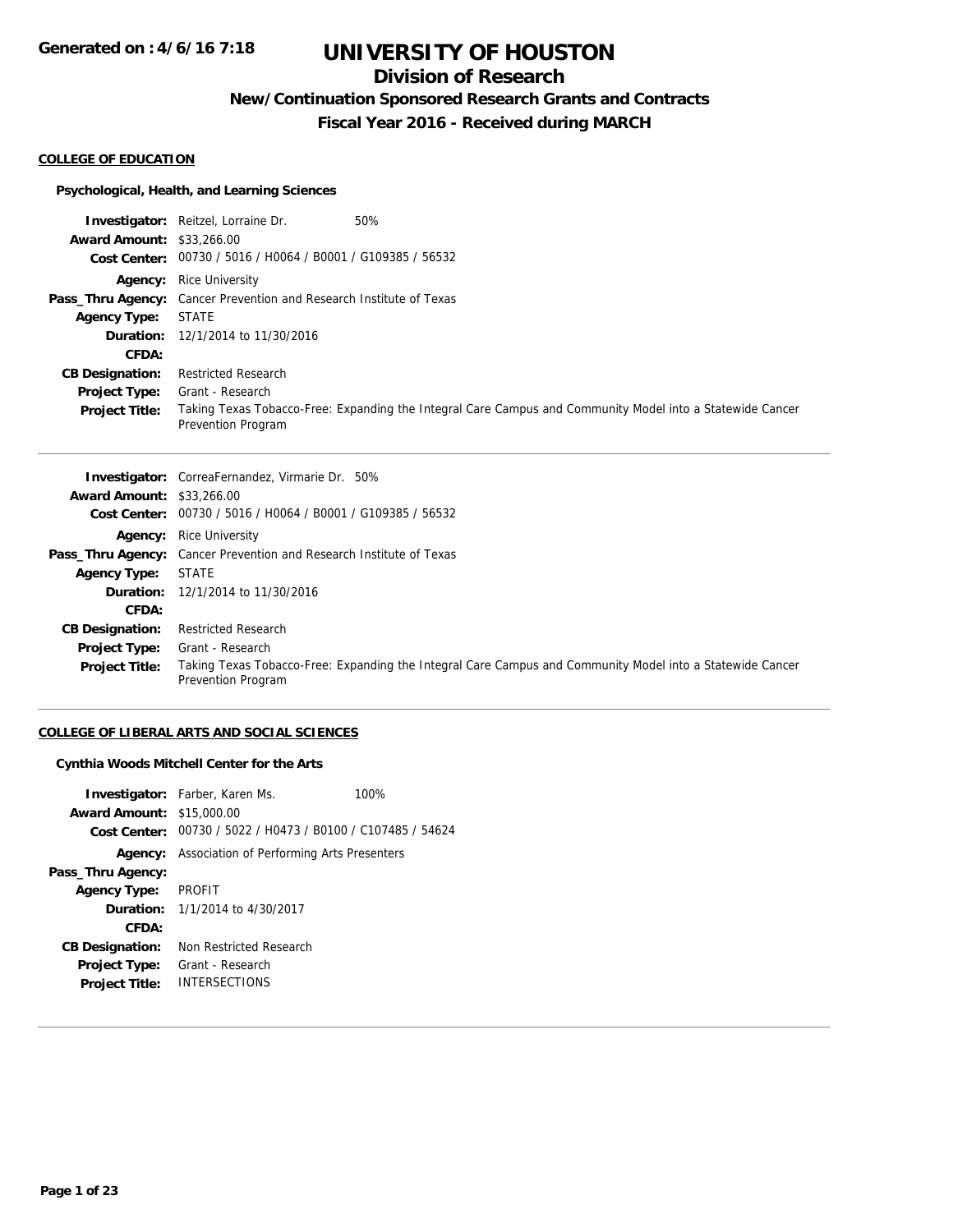# **Division of Research**

**New/Continuation Sponsored Research Grants and Contracts**

**Fiscal Year 2016 - Received during MARCH**

### **COLLEGE OF LIBERAL ARTS AND SOCIAL SCIENCES**

### **Health and Human Performance**

| <b>Award Amount:</b><br>Cost Center: | <b>Investigator:</b> Simpson, Richard Dr.<br>\$10,750.00<br>00730 / 5022 / H0500 / B0001 / C111498 / 58921 | 50% |
|--------------------------------------|------------------------------------------------------------------------------------------------------------|-----|
| Agency: ORRECO                       |                                                                                                            |     |
| Pass_Thru Agency:                    |                                                                                                            |     |
| <b>Agency Type:</b>                  | <b>PROFIT</b>                                                                                              |     |
|                                      | <b>Duration:</b> 1/1/2016 to 12/31/2016                                                                    |     |
| CFDA:                                |                                                                                                            |     |
| <b>CB Designation:</b>               | Restricted Research                                                                                        |     |
| <b>Project Type:</b>                 | Grant - Research                                                                                           |     |
| <b>Project Title:</b>                | Biomarker Profiling of Professional Athletes                                                               |     |

|                                  | <b>Investigator:</b> Simpson, Richard Dr.<br>100%                                                                          |
|----------------------------------|----------------------------------------------------------------------------------------------------------------------------|
| <b>Award Amount: \$50,000.00</b> |                                                                                                                            |
| <b>Cost Center:</b>              | 00730 / 5013 / H0065 / B0001 / G109433 / 58540                                                                             |
|                                  | Agency: NASA - National Aeronautics and Space Administration - Johnson Space Center                                        |
| Pass_Thru Agency:                |                                                                                                                            |
| <b>Agency Type:</b>              | FEDERAL                                                                                                                    |
| Duration:                        | 10/21/2015 to 10/20/2017                                                                                                   |
| <b>CFDA:</b>                     | Basic Research, Educational Outreach, or Training in the area of Exploration<br>43.003                                     |
| <b>CB Designation:</b>           | <b>Restricted Research</b>                                                                                                 |
| <b>Project Type:</b>             | Grant - Research                                                                                                           |
| <b>Project Title:</b>            | The impact of modeled microgravity and prior radiation exposure on cytomegalovirus reactivation and host immune<br>evasion |
| $M$ ward Amount: $$115,000,00$   | <b>Investigator:</b> Layne, Charles S. Dr.<br>100%                                                                         |

| <b>Award Amount: \$115,000.00</b> |                                                                                               |  |  |
|-----------------------------------|-----------------------------------------------------------------------------------------------|--|--|
|                                   | Cost Center: 00730 / 5043 / H0065 / B0001 / C110874 / 58368                                   |  |  |
|                                   | <b>Agency:</b> Wyle Science Technology and Engineering Group                                  |  |  |
|                                   | Pass_Thru Agency: NASA - National Aeronautics and Space Administration - Johnson Space Center |  |  |
| <b>Agency Type:</b>               | FEDERAL                                                                                       |  |  |
|                                   | <b>Duration:</b> 11/1/2015 to 9/30/2020                                                       |  |  |
| <b>CFDA:</b>                      | Aerospace Education Services Program<br>43.001                                                |  |  |
| <b>CB Designation:</b>            | <b>Restricted Research</b>                                                                    |  |  |
| Project Type:                     | Contract - Research                                                                           |  |  |
| <b>Project Title:</b>             | Enhanced Development of the Office of Scientific Data Review and Dissemination                |  |  |
|                                   |                                                                                               |  |  |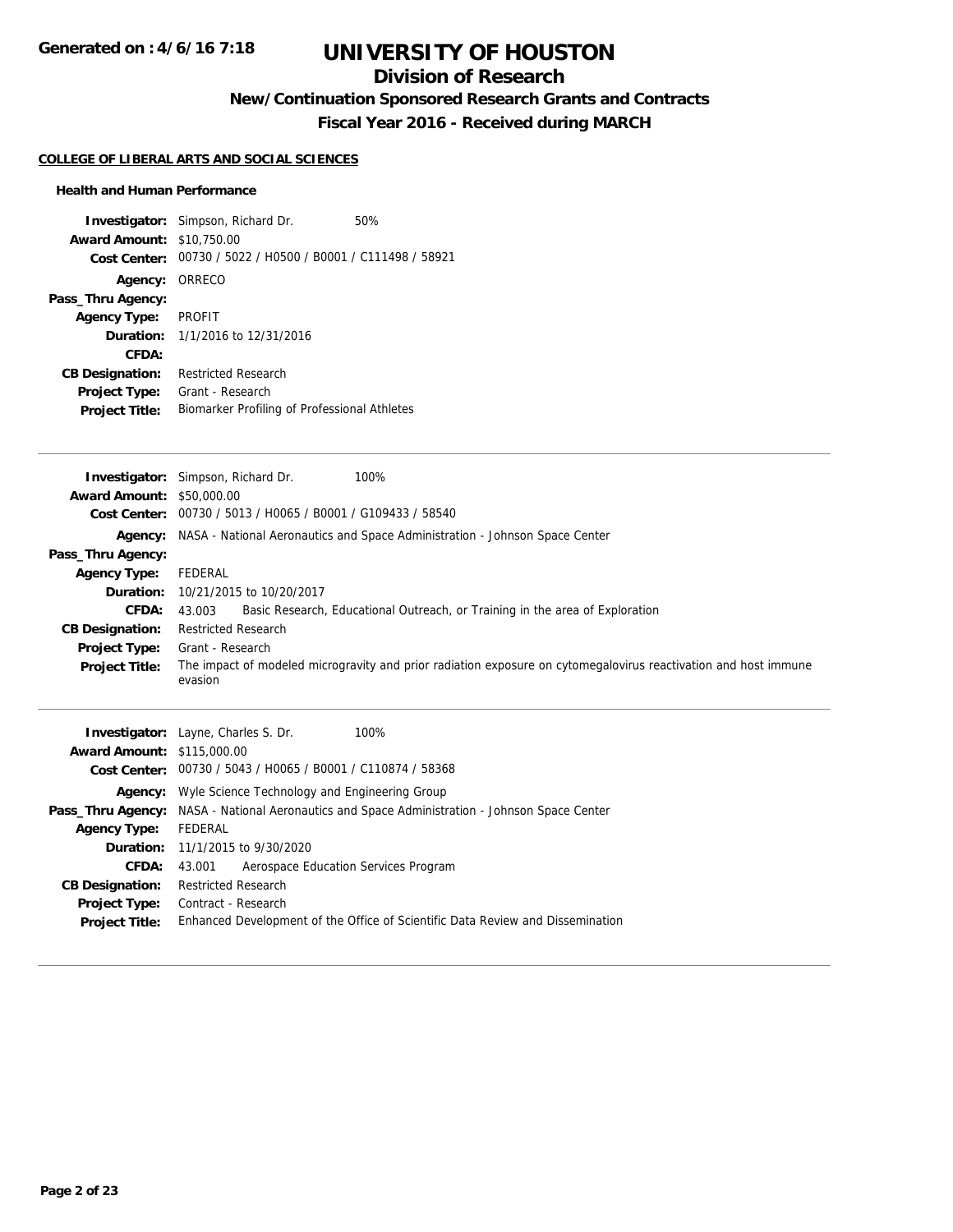# **Division of Research**

**New/Continuation Sponsored Research Grants and Contracts**

**Fiscal Year 2016 - Received during MARCH**

### **COLLEGE OF LIBERAL ARTS AND SOCIAL SCIENCES**

### **Health and Human Performance**

|                                  | 50%<br><b>Investigator:</b> Gorniak, Stacey Dr.               |                                                                                                                 |
|----------------------------------|---------------------------------------------------------------|-----------------------------------------------------------------------------------------------------------------|
| <b>Award Amount: \$34,625.50</b> |                                                               |                                                                                                                 |
|                                  | Cost Center: 00730 / 5021 / H0065 / B0001 / C110515 / 58961   |                                                                                                                 |
|                                  | <b>Agency:</b> American Heart Association-SouthWest Affiliate |                                                                                                                 |
| Pass_Thru Agency:                |                                                               |                                                                                                                 |
| <b>Agency Type:</b>              | NON PROFIT                                                    |                                                                                                                 |
|                                  | <b>Duration:</b> $1/1/2016$ to $12/31/2016$                   |                                                                                                                 |
| <b>CFDA:</b>                     |                                                               |                                                                                                                 |
| <b>CB Designation:</b>           | <b>Restricted Research</b>                                    |                                                                                                                 |
| <b>Project Type:</b>             | Grant - Research                                              |                                                                                                                 |
| <b>Project Title:</b>            | <b>Diabetes</b>                                               | Elucidating the relationship between cortical hemodynamics and mild cognitive impairment in adults with Type II |

### **Psychology**

| <b>Award Amount: \$12,349.00</b>              | <b>Investigator:</b> Sharp, Carla Dr.<br>100%<br>Cost Center: 00730 / 5021 / H0125 / B0001 / G107837 / 54564                         |
|-----------------------------------------------|--------------------------------------------------------------------------------------------------------------------------------------|
|                                               | <b>Agency:</b> Baylor College of Medicine                                                                                            |
|                                               | <b>Pass_Thru Agency:</b> Case Western Reserve University                                                                             |
| <b>Agency Type:</b>                           | UNIVERSITY                                                                                                                           |
|                                               | <b>Duration:</b> $1/1/2014$ to $6/30/2016$                                                                                           |
| <b>CFDA:</b>                                  |                                                                                                                                      |
| <b>CB Designation:</b>                        | <b>Restricted Research</b>                                                                                                           |
| <b>Project Type:</b><br><b>Project Title:</b> | Grant - Research<br>Exploring Religious And Spiritual Struggle In Veterans And Its Relationship with Health Outcomes (Tannah Little) |

| <b>Investigator:</b> Fletcher, Jack Dr. |                            |                                                             | 25%                                                      |
|-----------------------------------------|----------------------------|-------------------------------------------------------------|----------------------------------------------------------|
| <b>Award Amount: \$46,835.50</b>        |                            |                                                             |                                                          |
|                                         |                            | Cost Center: 00730 / 5013 / H0288 / B0001 / G103717 / 49978 |                                                          |
| Agency:                                 |                            |                                                             | National Institute of Child Health and Human Development |
| Pass_Thru Agency:                       |                            |                                                             |                                                          |
| <b>Agency Type:</b>                     | <b>FEDERAL</b>             |                                                             |                                                          |
|                                         |                            | <b>Duration:</b> 12/1/2011 to 11/30/2016                    |                                                          |
| CFDA:                                   | 93.865                     |                                                             | Center for Research for Mothers and Children             |
| <b>CB Designation:</b>                  | <b>Restricted Research</b> |                                                             |                                                          |
| <b>Project Type:</b>                    | Grant - Research           |                                                             |                                                          |
| <b>Project Title:</b>                   |                            | Learning Disabilities Research Center                       |                                                          |
|                                         |                            |                                                             |                                                          |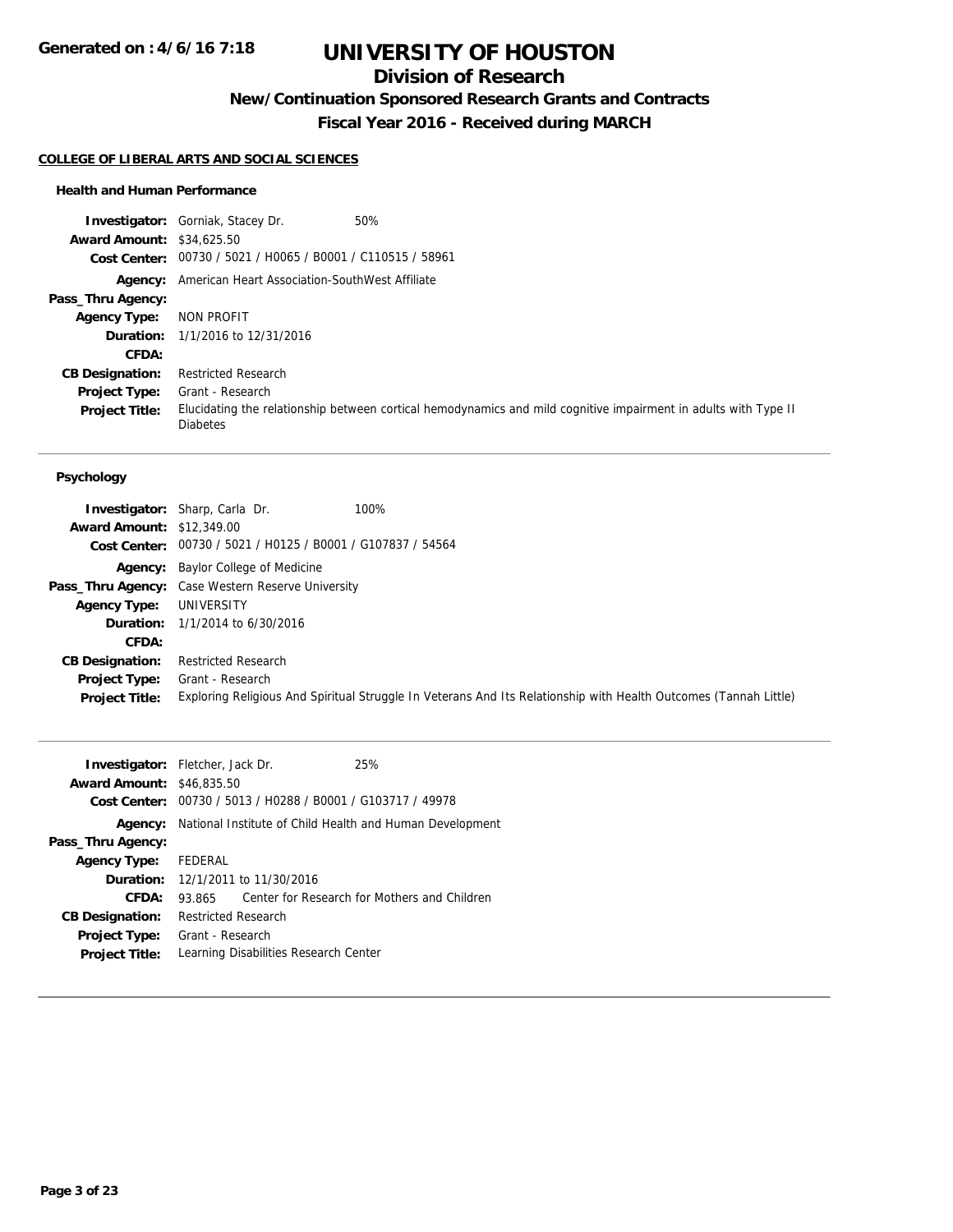# **Division of Research**

**New/Continuation Sponsored Research Grants and Contracts**

**Fiscal Year 2016 - Received during MARCH**

# **COLLEGE OF LIBERAL ARTS AND SOCIAL SCIENCES**

## **Psychology**

|                      |                                 | 3%                                                                                      |                                                                                                                                                                                                                                                              |
|----------------------|---------------------------------|-----------------------------------------------------------------------------------------|--------------------------------------------------------------------------------------------------------------------------------------------------------------------------------------------------------------------------------------------------------------|
|                      |                                 |                                                                                         |                                                                                                                                                                                                                                                              |
|                      |                                 |                                                                                         |                                                                                                                                                                                                                                                              |
|                      |                                 |                                                                                         |                                                                                                                                                                                                                                                              |
|                      |                                 |                                                                                         |                                                                                                                                                                                                                                                              |
| Agency Type: FEDERAL |                                 |                                                                                         |                                                                                                                                                                                                                                                              |
|                      |                                 |                                                                                         |                                                                                                                                                                                                                                                              |
| 93.865               |                                 |                                                                                         |                                                                                                                                                                                                                                                              |
|                      |                                 |                                                                                         |                                                                                                                                                                                                                                                              |
|                      |                                 |                                                                                         |                                                                                                                                                                                                                                                              |
|                      |                                 |                                                                                         |                                                                                                                                                                                                                                                              |
|                      | <b>Award Amount: \$5,620.26</b> | <b>Investigator:</b> Cirino, Paul Dr.<br><b>Restricted Research</b><br>Grant - Research | Cost Center: 00730 / 5013 / H0288 / B0001 / G103717 / 49978<br>National Institute of Child Health and Human Development<br><b>Duration:</b> 12/1/2011 to 11/30/2016<br>Center for Research for Mothers and Children<br>Learning Disabilities Research Center |

| <b>Investigator:</b> Francis, David Dr.  |                            | 3%                                                          |                                                                         |
|------------------------------------------|----------------------------|-------------------------------------------------------------|-------------------------------------------------------------------------|
| <b>Award Amount: \$5,620.26</b>          |                            |                                                             |                                                                         |
|                                          |                            | Cost Center: 00730 / 5013 / H0288 / B0001 / G103717 / 49978 |                                                                         |
|                                          |                            |                                                             | <b>Agency:</b> National Institute of Child Health and Human Development |
| Pass_Thru Agency:                        |                            |                                                             |                                                                         |
| Agency Type: FEDERAL                     |                            |                                                             |                                                                         |
| <b>Duration:</b> 12/1/2011 to 11/30/2016 |                            |                                                             |                                                                         |
| CFDA:                                    | 93.865                     |                                                             | Center for Research for Mothers and Children                            |
| <b>CB Designation:</b>                   | <b>Restricted Research</b> |                                                             |                                                                         |
| <b>Project Type:</b>                     | Grant - Research           |                                                             |                                                                         |
| <b>Project Title:</b>                    |                            | Learning Disabilities Research Center                       |                                                                         |

| <b>Award Amount: \$9,135.60</b> | <b>Investigator:</b> Kosten, Therese Dr.<br>Cost Center: 00730 / 5013 / H0288 / B0001 / G109240 / 58516 | 30%                                                            |  |
|---------------------------------|---------------------------------------------------------------------------------------------------------|----------------------------------------------------------------|--|
| Agency:                         | Baylor College of Medicine                                                                              |                                                                |  |
|                                 | <b>Pass_Thru Agency:</b> National Institute on Drug Abuse                                               |                                                                |  |
| <b>Agency Type:</b>             | FEDERAL                                                                                                 |                                                                |  |
|                                 | <b>Duration:</b> 12/1/2015 to 8/31/2016                                                                 |                                                                |  |
| CFDA:                           | Drug Abuse Research Programs<br>93.279                                                                  |                                                                |  |
| <b>CB Designation:</b>          | <b>Restricted Research</b>                                                                              |                                                                |  |
| <b>Project Type:</b>            | Grant - Research                                                                                        |                                                                |  |
| <b>Project Title:</b>           |                                                                                                         | Human Methamphetamine Vaccine: Translational Avant Garde Award |  |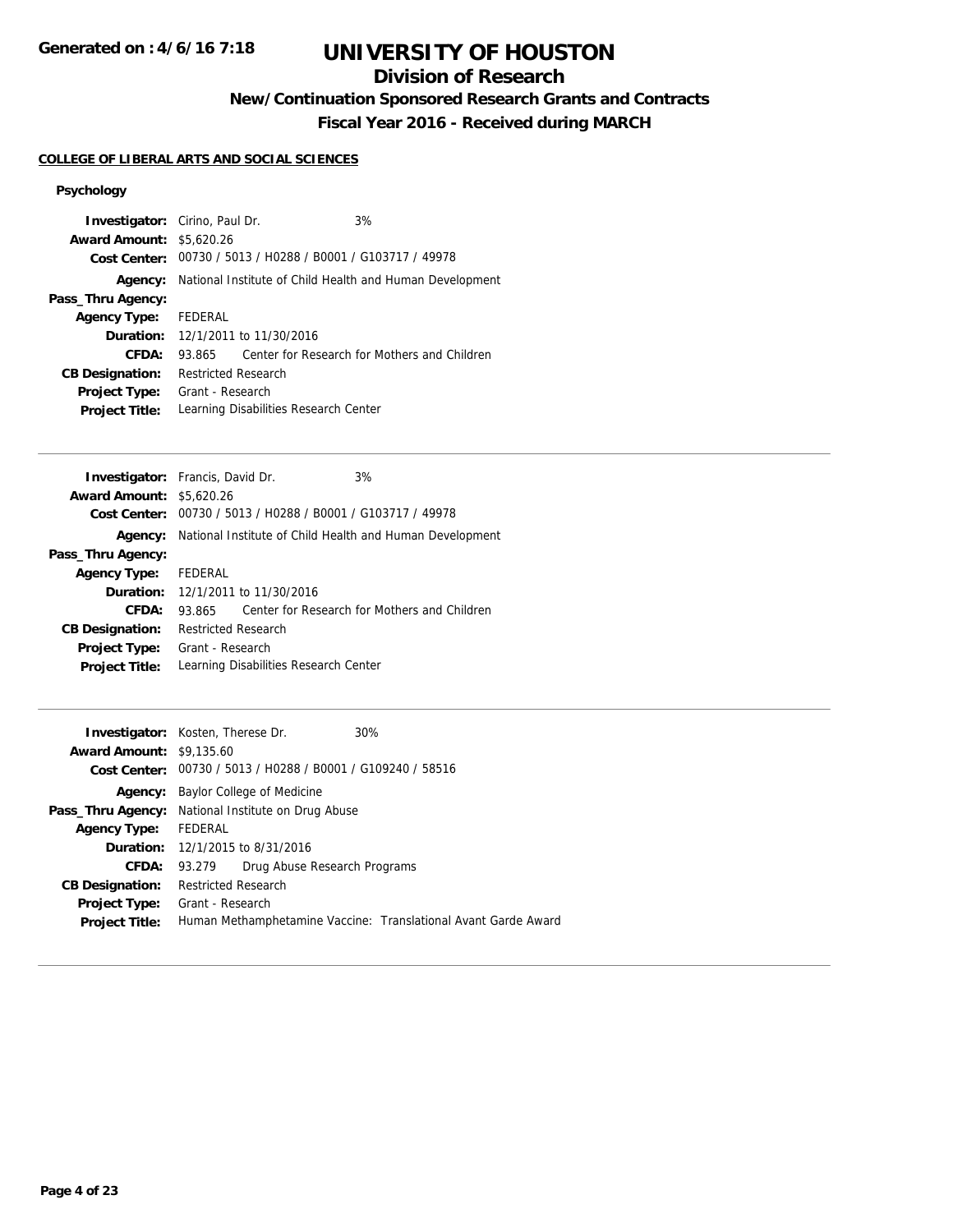# **Division of Research**

**New/Continuation Sponsored Research Grants and Contracts**

**Fiscal Year 2016 - Received during MARCH**

## **COLLEGE OF NATURAL SCIENCES AND MATHEMATICS**

## **Biology/Biochemistry**

|                                   | 100%<br><b>Investigator:</b> Frankino, William Dr.          |                                                                                              |
|-----------------------------------|-------------------------------------------------------------|----------------------------------------------------------------------------------------------|
| <b>Award Amount: \$180,000.00</b> |                                                             |                                                                                              |
|                                   | Cost Center: 00730 / 5013 / H0104 / B0001 / G110811 / 58979 |                                                                                              |
| Agency:                           | National Science Foundation                                 |                                                                                              |
| Pass_Thru Agency:                 |                                                             |                                                                                              |
| <b>Agency Type:</b>               | FEDERAL                                                     |                                                                                              |
|                                   | <b>Duration:</b> 4/1/2016 to 3/31/2019                      |                                                                                              |
| <b>CFDA:</b>                      | <b>Biological Sciences</b><br>47.074                        |                                                                                              |
| <b>CB Designation:</b>            | <b>Restricted Research</b>                                  |                                                                                              |
| Project Type:                     | Grant - Research                                            |                                                                                              |
| <b>Project Title:</b>             |                                                             | Collaborative Research: The Proximate Basis of Individual Variation in Phenotypic Plasticity |
|                                   |                                                             |                                                                                              |

|                                  | <b>Investigator:</b> Garbey, Marc Dr.                | 25%                                                         |
|----------------------------------|------------------------------------------------------|-------------------------------------------------------------|
| <b>Award Amount: \$13,352.75</b> |                                                      |                                                             |
|                                  |                                                      | Cost Center: 00730 / 5013 / H0104 / B0001 / G105100 / 52419 |
|                                  | <b>Agency:</b> University of Georgia                 |                                                             |
|                                  | <b>Pass_Thru Agency:</b> National Science Foundation |                                                             |
| <b>Agency Type:</b>              | FEDERAL                                              |                                                             |
|                                  | <b>Duration:</b> 12/1/2012 to 11/30/2016             |                                                             |
| CFDA:                            | Geosciences<br>47.050                                |                                                             |
| <b>CB Designation:</b>           | <b>Restricted Research</b>                           |                                                             |
| <b>Project Type:</b>             | Grant - Research                                     |                                                             |
| <b>Project Title:</b>            | LTER: Georgia Coastal Ecosystems-III                 |                                                             |

|                                   | 100%<br><b>Investigator:</b> Cooper, Tim Dr.                                                     |
|-----------------------------------|--------------------------------------------------------------------------------------------------|
| <b>Award Amount: \$215,436.00</b> |                                                                                                  |
|                                   | Cost Center: 00730 / 5013 / H0104 / B0001 / G105654 / 52600                                      |
|                                   | <b>Agency:</b> National Science Foundation                                                       |
| Pass_Thru Agency:                 |                                                                                                  |
| <b>Agency Type:</b>               | FEDERAL                                                                                          |
|                                   | <b>Duration:</b> $4/1/2013$ to $3/31/2018$                                                       |
| <b>CFDA:</b>                      | <b>Biological Sciences</b><br>47.074                                                             |
| <b>CB Designation:</b>            | <b>Restricted Research</b>                                                                       |
| <b>Project Type:</b>              | Grant - Research                                                                                 |
| <b>Project Title:</b>             | CAREER: Causes and Consequences of Evolvability in Natural and Lab-evolved Bacterial Populations |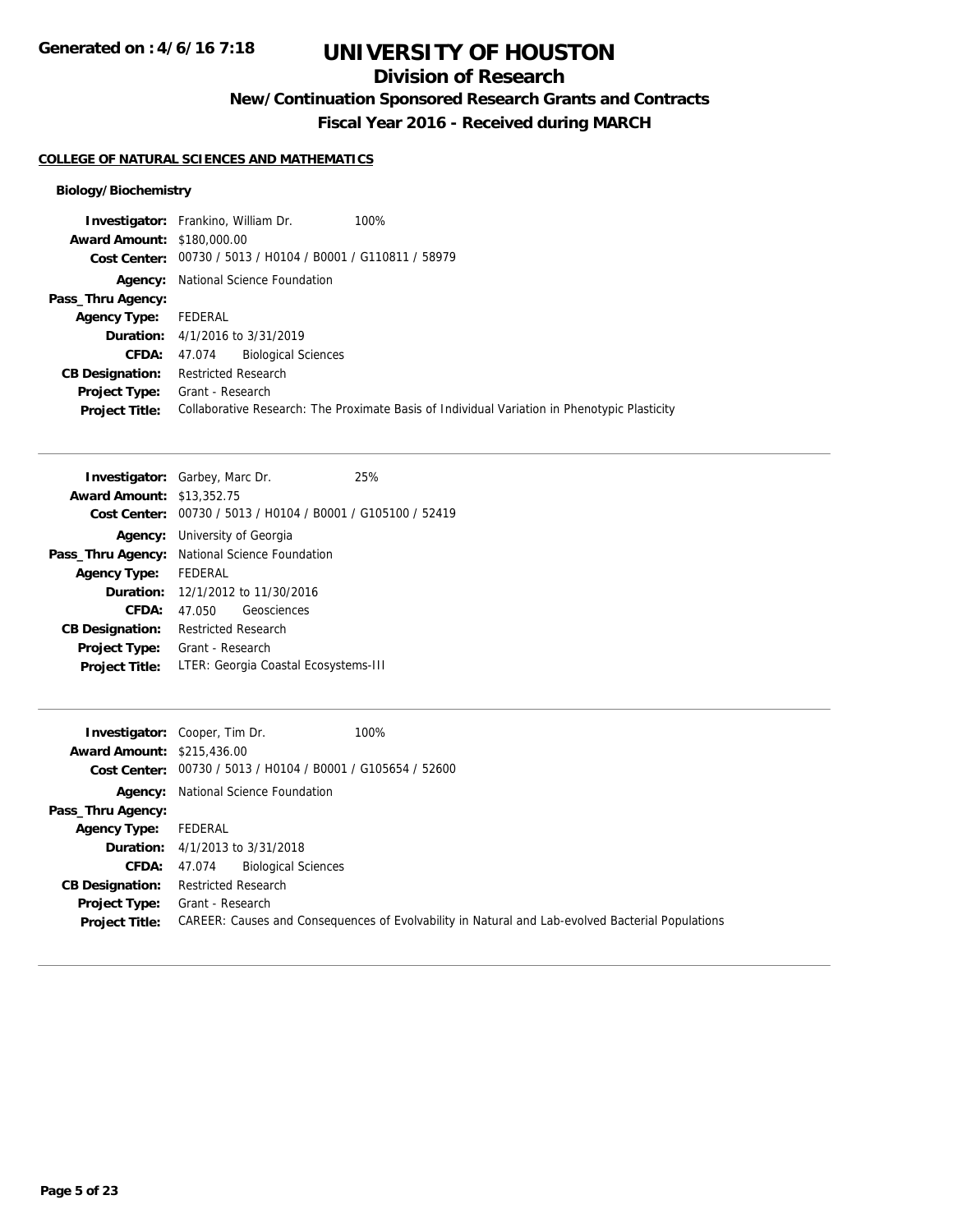# **Division of Research**

**New/Continuation Sponsored Research Grants and Contracts**

**Fiscal Year 2016 - Received during MARCH**

## **COLLEGE OF NATURAL SCIENCES AND MATHEMATICS**

## **Biology/Biochemistry**

|                                   | <b>Investigator:</b> Chung, Sang-Hyuk Dr. | 50%                                                         |
|-----------------------------------|-------------------------------------------|-------------------------------------------------------------|
| <b>Award Amount: \$172,134.50</b> |                                           |                                                             |
|                                   |                                           | Cost Center: 00730 / 5013 / H0515 / B0001 / G108706 / 57074 |
|                                   | <b>Agency:</b> National Cancer Institute  |                                                             |
| Pass_Thru Agency:                 |                                           |                                                             |
| <b>Agency Type:</b>               | FEDERAL                                   |                                                             |
|                                   | <b>Duration:</b> 4/1/2015 to 3/31/2020    |                                                             |
| CFDA:                             | 93.393                                    | Cancer Cause and Prevention Research                        |
| <b>CB Designation:</b>            | <b>Restricted Research</b>                |                                                             |
| <b>Project Type:</b>              | Grant - Research                          |                                                             |
| <b>Project Title:</b>             |                                           | Mechanism of Progesterone Receptor in Cervical Cancer       |

|                                  | <b>Investigator:</b> Frigo, Daniel Dr.   | 50%                                                                               |  |  |
|----------------------------------|------------------------------------------|-----------------------------------------------------------------------------------|--|--|
| <b>Award Amount: \$27,179.00</b> |                                          |                                                                                   |  |  |
| Cost Center:                     |                                          | 00730 / 5013 / H0515 / B0001 / G108218 / 56893                                    |  |  |
| Agency:                          | National Cancer Institute                |                                                                                   |  |  |
| Pass_Thru Agency:                |                                          |                                                                                   |  |  |
| <b>Agency Type:</b>              | FEDERAL                                  |                                                                                   |  |  |
|                                  | <b>Duration:</b> 1/27/2015 to 12/31/2019 |                                                                                   |  |  |
| CFDA:                            | Cancer Biology Research<br>93.396        |                                                                                   |  |  |
| <b>CB Designation:</b>           | <b>Restricted Research</b>               |                                                                                   |  |  |
| <b>Project Type:</b>             | Grant - Research                         |                                                                                   |  |  |
| <b>Project Title:</b>            |                                          | Genetic & Metabolic Dissection of the CAMKKbeta Signaling Axis in Prostate Cancer |  |  |
|                                  |                                          |                                                                                   |  |  |

| <b>Award Amount: \$20,029.13</b> | <b>Investigator:</b> Pennings, Steve Dr.                    | 37.5% |
|----------------------------------|-------------------------------------------------------------|-------|
|                                  | Cost Center: 00730 / 5013 / H0104 / B0001 / G105100 / 52419 |       |
|                                  | <b>Agency:</b> University of Georgia                        |       |
|                                  | Pass_Thru Agency: National Science Foundation               |       |
| <b>Agency Type:</b>              | FFDFRAI                                                     |       |
|                                  | <b>Duration:</b> $12/1/2012$ to $11/30/2016$                |       |
| CFDA:                            | Geosciences                                                 |       |
| <b>CB Designation:</b>           | <b>Restricted Research</b>                                  |       |
| <b>Project Type:</b>             | Grant - Research                                            |       |
| <b>Project Title:</b>            | LTER: Georgia Coastal Ecosystems-III                        |       |
|                                  |                                                             |       |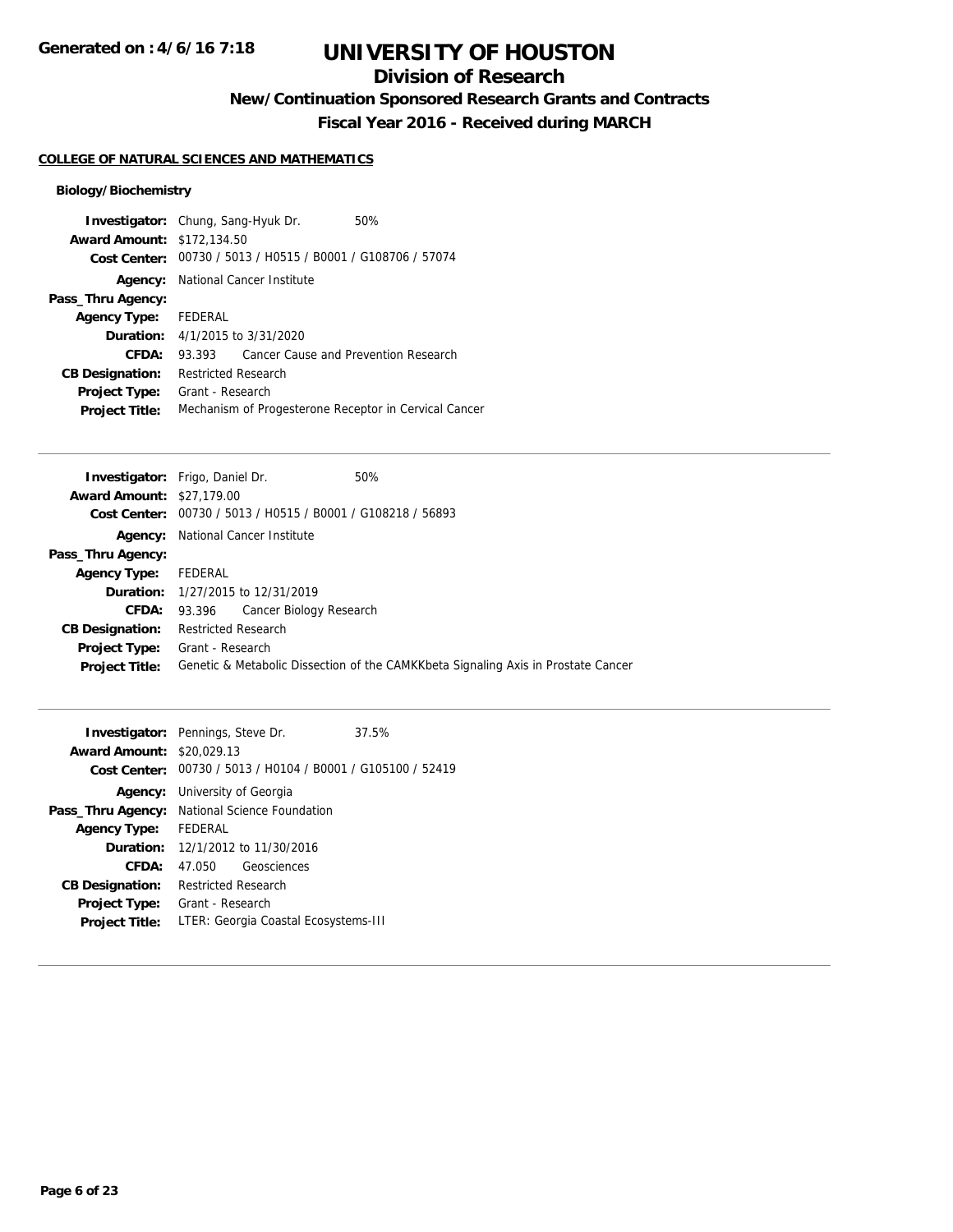# **Division of Research**

**New/Continuation Sponsored Research Grants and Contracts**

**Fiscal Year 2016 - Received during MARCH**

### **COLLEGE OF NATURAL SCIENCES AND MATHEMATICS**

## **Center for Nuclear Receptors and Cell Signaling**

| <b>Investigator:</b> Chung, Sang-Hyuk Dr.<br>50%            |
|-------------------------------------------------------------|
| <b>Award Amount: \$172,134.50</b>                           |
| Cost Center: 00730 / 5013 / H0515 / B0001 / G108706 / 57074 |
| National Cancer Institute                                   |
|                                                             |
| FEDERAL                                                     |
| <b>Duration:</b> $4/1/2015$ to $3/31/2020$                  |
| Cancer Cause and Prevention Research<br>93.393              |
| <b>Restricted Research</b>                                  |
| Grant - Research                                            |
| Mechanism of Progesterone Receptor in Cervical Cancer       |
|                                                             |

| <b>Investigator:</b> Frigo, Daniel Dr. |                     |                                                | 50%                                                                               |
|----------------------------------------|---------------------|------------------------------------------------|-----------------------------------------------------------------------------------|
| <b>Award Amount: \$27,179.00</b>       |                     |                                                |                                                                                   |
| Cost Center:                           |                     | 00730 / 5013 / H0515 / B0001 / G108218 / 56893 |                                                                                   |
|                                        |                     | <b>Agency:</b> National Cancer Institute       |                                                                                   |
| Pass_Thru Agency:                      |                     |                                                |                                                                                   |
| <b>Agency Type:</b>                    | FEDERAL             |                                                |                                                                                   |
|                                        |                     | <b>Duration:</b> 1/27/2015 to 12/31/2019       |                                                                                   |
| <b>CFDA:</b>                           | 93.396              | Cancer Biology Research                        |                                                                                   |
| <b>CB Designation:</b>                 | Restricted Research |                                                |                                                                                   |
| <b>Project Type:</b>                   | Grant - Research    |                                                |                                                                                   |
| <b>Project Title:</b>                  |                     |                                                | Genetic & Metabolic Dissection of the CAMKKbeta Signaling Axis in Prostate Cancer |
|                                        |                     |                                                |                                                                                   |

## **Chemistry**

|                                  | <b>Investigator:</b> Moeller, Angela Dr.<br>50%                                                                                          |
|----------------------------------|------------------------------------------------------------------------------------------------------------------------------------------|
| <b>Award Amount: \$43,378.00</b> |                                                                                                                                          |
|                                  | Cost Center: 00730 / 5013 / H0107 / B0001 / G104098 / 50130                                                                              |
|                                  | <b>Agency:</b> National Science Foundation                                                                                               |
| Pass_Thru Agency:                |                                                                                                                                          |
| Agency Type:                     | FEDERAL                                                                                                                                  |
|                                  | <b>Duration:</b> 1/15/2012 to 12/31/2016                                                                                                 |
| <b>CFDA:</b>                     | Mathematical and Physical Sciences<br>47.049                                                                                             |
| <b>CB Designation:</b>           | <b>Restricted Research</b>                                                                                                               |
| <b>Project Type:</b>             | Grant - Research                                                                                                                         |
| <b>Project Title:</b>            | CAREER: Low-Dimensional Spin Systems: Interplay of Chemical Pressure on Triangular Lattices with Spin- and<br>Orbital Degrees of Freedom |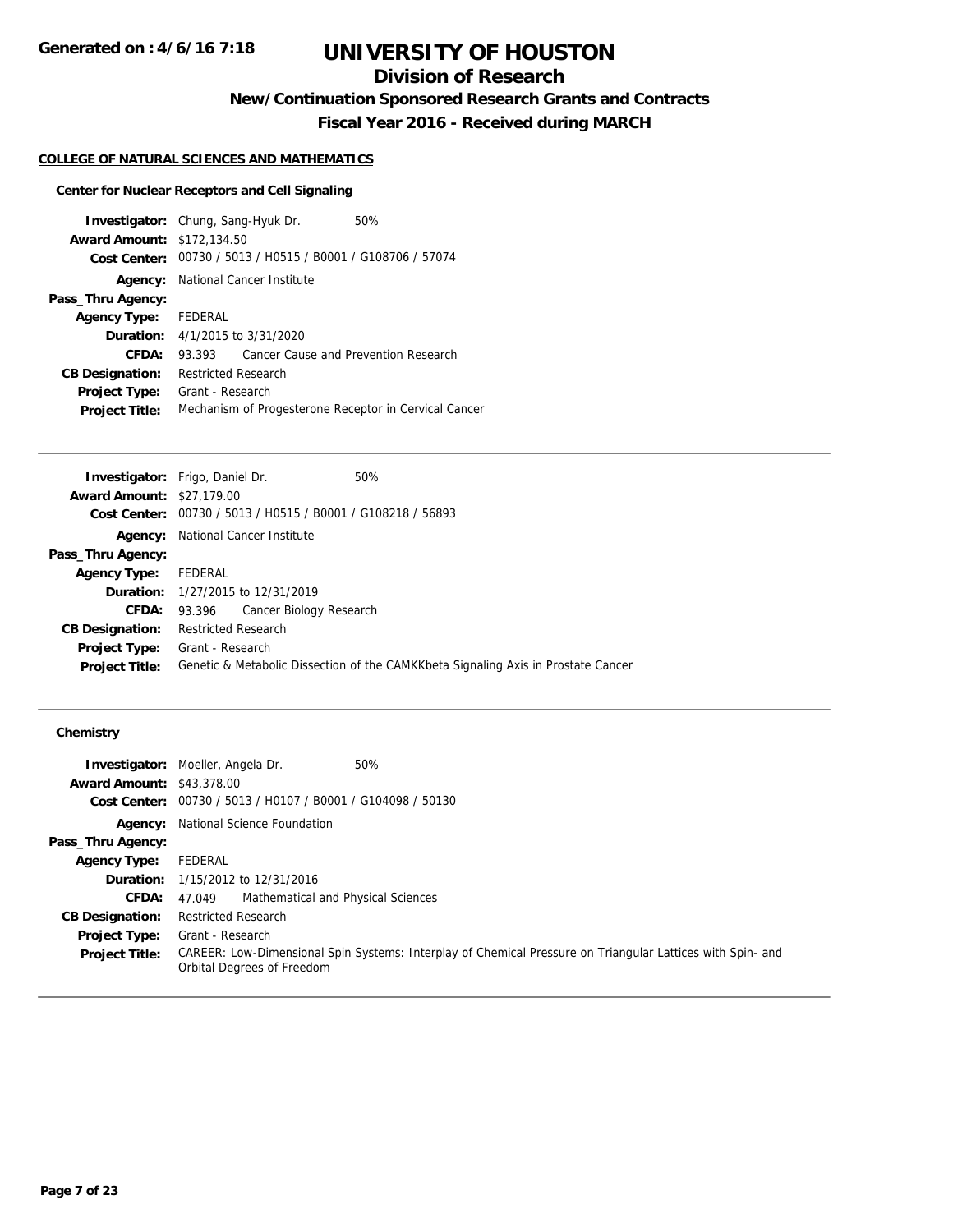# **Division of Research**

**New/Continuation Sponsored Research Grants and Contracts**

**Fiscal Year 2016 - Received during MARCH**

## **COLLEGE OF NATURAL SCIENCES AND MATHEMATICS**

## **Earth & Atmospheric Sciences**

|                                   | <b>Investigator:</b> Flynn, James Dr.<br>40%                                                            |
|-----------------------------------|---------------------------------------------------------------------------------------------------------|
| <b>Award Amount: \$112,000.00</b> |                                                                                                         |
|                                   | Cost Center: 00730 / 5016 / H0109 / B0001 / G111536 / 58924                                             |
|                                   | <b>Agency:</b> Texas Commission on Environmental Quality                                                |
| Pass_Thru Agency:                 |                                                                                                         |
| <b>Agency Type:</b>               | STATE                                                                                                   |
|                                   | <b>Duration:</b> 2/25/2016 to 6/30/2017                                                                 |
| CFDA:                             |                                                                                                         |
| <b>CB Designation:</b>            | <b>Restricted Research</b>                                                                              |
| Project Type:                     | Grant - Research                                                                                        |
| <b>Project Title:</b>             | Monitoring Related to Ozone Formation in and Ozone Particulate Matter Transport into the Houston Region |

|                                 | <b>Investigator:</b> Lapen, Thomas Dr.<br>100%                                                      |  |  |
|---------------------------------|-----------------------------------------------------------------------------------------------------|--|--|
| <b>Award Amount: \$5,272.00</b> |                                                                                                     |  |  |
|                                 | Cost Center: 00730 / 5013 / H0109 / B0001 / G107006 / 55182                                         |  |  |
|                                 | <b>Agency:</b> Universities Space Research Association                                              |  |  |
|                                 | Pass_Thru Agency: NASA - National Aeronautics and Space Administration - Headquarters (Wash., D.C.) |  |  |
| <b>Agency Type:</b>             | FEDERAL                                                                                             |  |  |
|                                 | <b>Duration:</b> 3/15/2014 to 2/14/2019                                                             |  |  |
| <b>CFDA:</b>                    | Aerospace Education Services Program<br>43.001                                                      |  |  |
| <b>CB Designation:</b>          | <b>Restricted Research</b>                                                                          |  |  |
| <b>Project Type:</b>            | Grant - Research                                                                                    |  |  |
| <b>Project Title:</b>           | Solar System Exploration Research Virtual Institute (SSERVI)                                        |  |  |

| <b>Award Amount: \$46,860.50</b> | 50%<br><b>Investigator:</b> Flynn, James Dr.                                                             |
|----------------------------------|----------------------------------------------------------------------------------------------------------|
|                                  | Cost Center: 00730 / 5013 / H0109 / B0001 / G110956 / 58603                                              |
|                                  | <b>Agency:</b> NASA - National Aeronautics and Space Administration - Goddard Space Flight Center        |
| Pass_Thru Agency:                |                                                                                                          |
| <b>Agency Type:</b>              | FEDERAL                                                                                                  |
|                                  | <b>Duration:</b> 1/15/2016 to 1/14/2018                                                                  |
|                                  | Aerospace Education Services Program<br><b>CFDA:</b> 43,001                                              |
| <b>CB Designation:</b>           | <b>Restricted Research</b>                                                                               |
| <b>Project Type:</b>             | Grant - Research                                                                                         |
| <b>Project Title:</b>            | In Situ Measurements of Ozone and NO2 in the East Sea and Yellow Sea in Support of KORUS-OC and KORUS-AQ |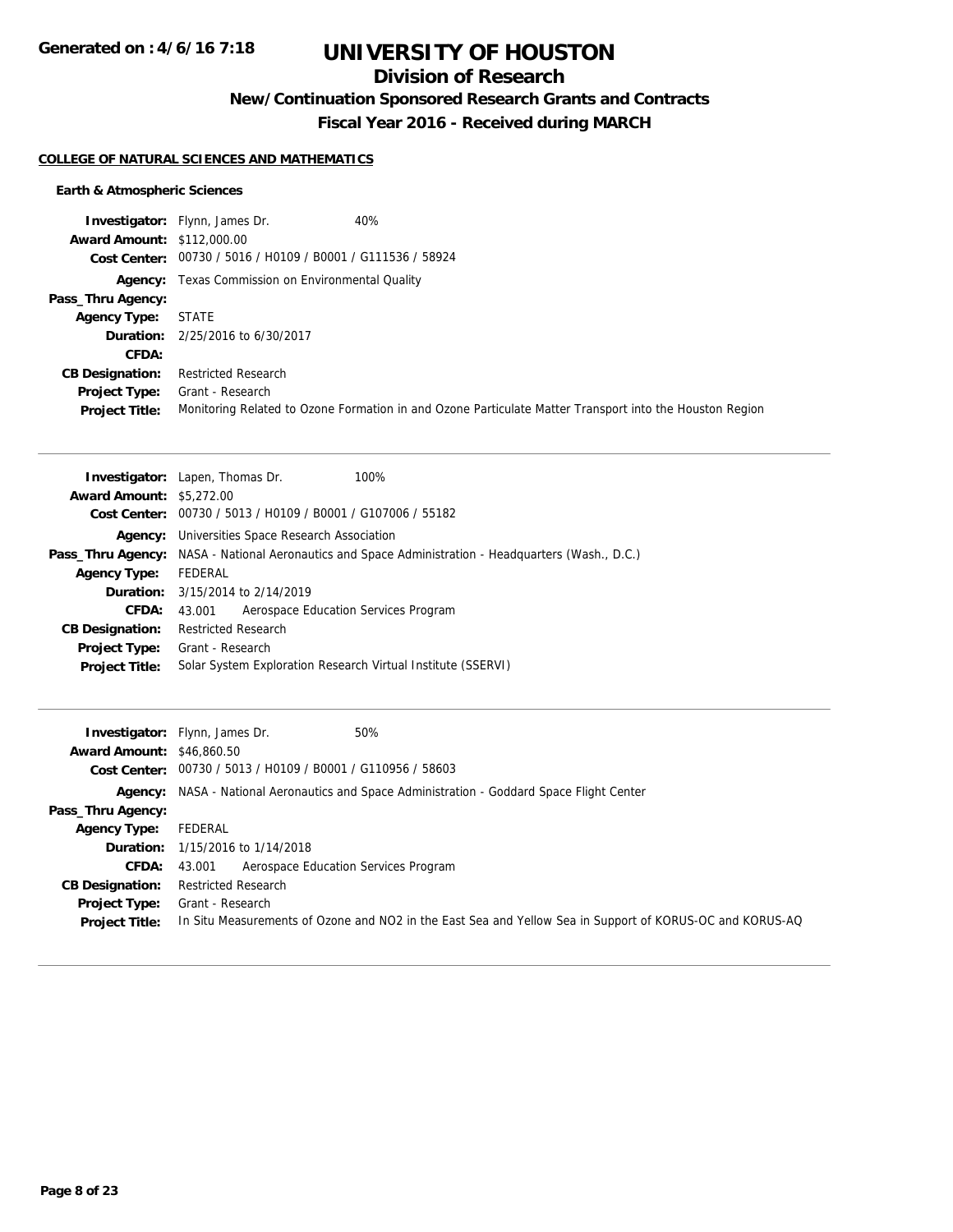## **Division of Research**

**New/Continuation Sponsored Research Grants and Contracts**

**Fiscal Year 2016 - Received during MARCH**

#### **COLLEGE OF NATURAL SCIENCES AND MATHEMATICS**

#### **Earth & Atmospheric Sciences**

**Investigator:** Saylor, Joel Dr. 100% **Award Amount:** \$20,500.00 **Cost Center:** 00730 / 5021 / H0109 / B0001 / C110752 / 58536 **Agency:** National Geographic Society **Pass\_Thru Agency: Agency Type:** NON PROFIT **Duration:** 9/1/2015 to 6/30/2016 **CFDA: CB Designation:** Restricted Research **Project Type:** Grant - Research **Project Title:** Effect of Paleotopography on the Geographic and Evolutionary History of South America

### **Houston Coastal Center**

|                                  | <b>Investigator:</b> Pennings, Steve Dr.                    | 37.5% |
|----------------------------------|-------------------------------------------------------------|-------|
| <b>Award Amount: \$20,029.13</b> |                                                             |       |
|                                  | Cost Center: 00730 / 5013 / H0104 / B0001 / G105100 / 52419 |       |
|                                  | <b>Agency:</b> University of Georgia                        |       |
|                                  | Pass_Thru Agency: National Science Foundation               |       |
| <b>Agency Type:</b>              | FEDERAL                                                     |       |
|                                  | <b>Duration:</b> 12/1/2012 to 11/30/2016                    |       |
| CFDA:                            | 47.050 Geosciences                                          |       |
| <b>CB Designation:</b>           | <b>Restricted Research</b>                                  |       |
| <b>Project Type:</b>             | Grant - Research                                            |       |
| <b>Project Title:</b>            | LTER: Georgia Coastal Ecosystems-III                        |       |

|                                  | 20%<br><b>Investigator:</b> Flynn, James Dr.                                                            |
|----------------------------------|---------------------------------------------------------------------------------------------------------|
| <b>Award Amount: \$56,000.00</b> |                                                                                                         |
|                                  | Cost Center: 00730 / 5016 / H0109 / B0001 / G111536 / 58924                                             |
|                                  | <b>Agency:</b> Texas Commission on Environmental Quality                                                |
| Pass_Thru Agency:                |                                                                                                         |
| <b>Agency Type:</b>              | <b>STATE</b>                                                                                            |
|                                  | <b>Duration:</b> 2/25/2016 to 6/30/2017                                                                 |
| CFDA:                            |                                                                                                         |
| <b>CB Designation:</b>           | <b>Restricted Research</b>                                                                              |
| Project Type:                    | Grant - Research                                                                                        |
| <b>Project Title:</b>            | Monitoring Related to Ozone Formation in and Ozone Particulate Matter Transport into the Houston Region |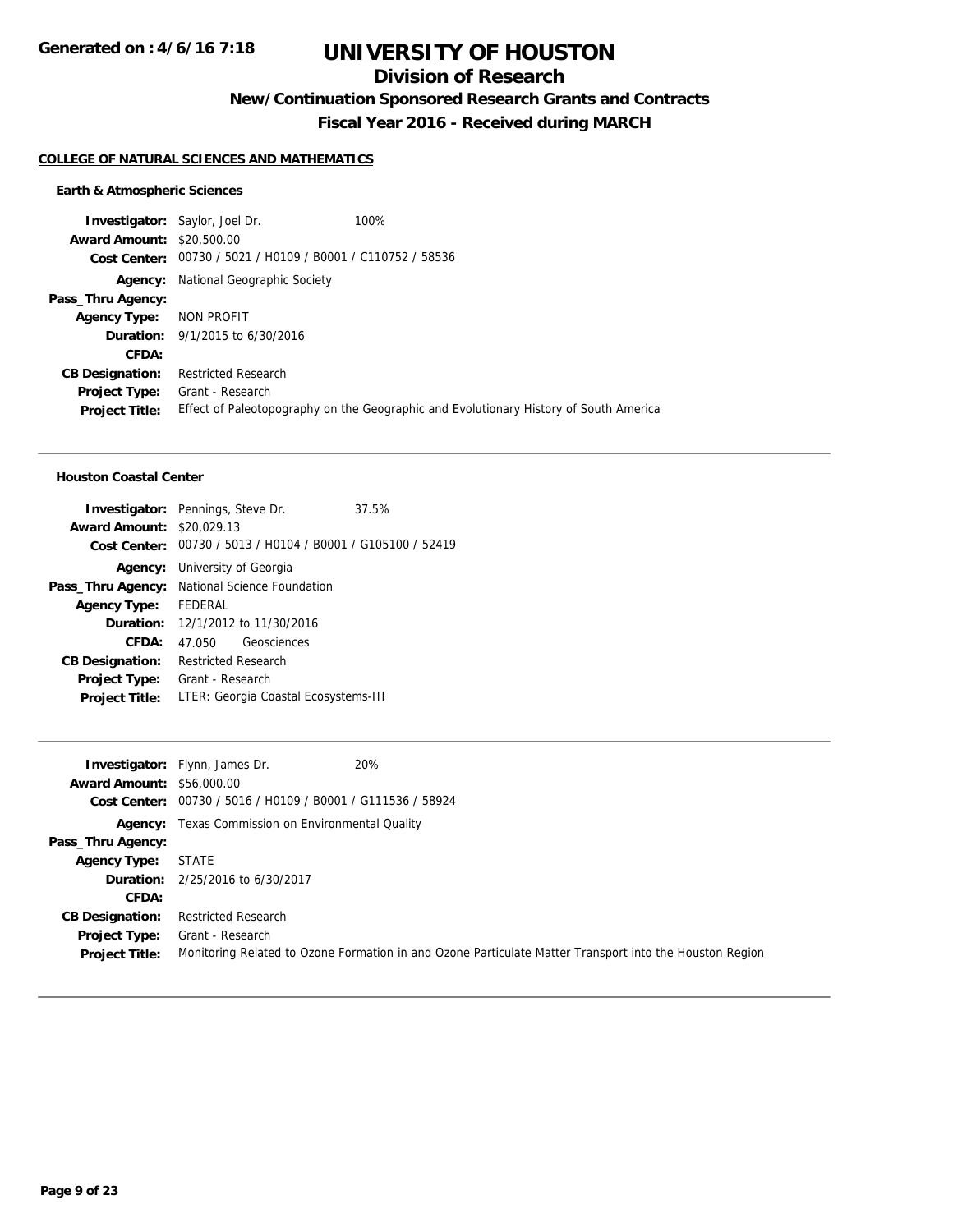# **Division of Research**

**New/Continuation Sponsored Research Grants and Contracts**

**Fiscal Year 2016 - Received during MARCH**

### **COLLEGE OF NATURAL SCIENCES AND MATHEMATICS**

## **Institute for Climate and Atmospheric Science**

|                                  | <b>Investigator:</b> Flynn, James Dr.                       | 50%                                                                                                      |
|----------------------------------|-------------------------------------------------------------|----------------------------------------------------------------------------------------------------------|
| <b>Award Amount: \$46,860.50</b> |                                                             |                                                                                                          |
|                                  | Cost Center: 00730 / 5013 / H0109 / B0001 / G110956 / 58603 |                                                                                                          |
|                                  |                                                             | Agency: NASA - National Aeronautics and Space Administration - Goddard Space Flight Center               |
| Pass_Thru Agency:                |                                                             |                                                                                                          |
| <b>Agency Type:</b>              | FEDERAL                                                     |                                                                                                          |
|                                  | <b>Duration:</b> 1/15/2016 to 1/14/2018                     |                                                                                                          |
| <b>CFDA:</b>                     | Aerospace Education Services Program<br>43.001              |                                                                                                          |
| <b>CB Designation:</b>           | <b>Restricted Research</b>                                  |                                                                                                          |
| <b>Project Type:</b>             | Grant - Research                                            |                                                                                                          |
| <b>Project Title:</b>            |                                                             | In Situ Measurements of Ozone and NO2 in the East Sea and Yellow Sea in Support of KORUS-OC and KORUS-AQ |
|                                  |                                                             |                                                                                                          |

|                                   | 40%<br><b>Investigator:</b> Flynn, James Dr.                                                            |
|-----------------------------------|---------------------------------------------------------------------------------------------------------|
| <b>Award Amount: \$112,000.00</b> |                                                                                                         |
|                                   | Cost Center: 00730 / 5016 / H0109 / B0001 / G111536 / 58924                                             |
|                                   | <b>Agency:</b> Texas Commission on Environmental Quality                                                |
| Pass_Thru Agency:                 |                                                                                                         |
| <b>Agency Type:</b>               | <b>STATE</b>                                                                                            |
|                                   | <b>Duration:</b> 2/25/2016 to 6/30/2017                                                                 |
| CFDA:                             |                                                                                                         |
| <b>CB Designation:</b>            | <b>Restricted Research</b>                                                                              |
| <b>Project Type:</b>              | Grant - Research                                                                                        |
| <b>Project Title:</b>             | Monitoring Related to Ozone Formation in and Ozone Particulate Matter Transport into the Houston Region |

## **Mathematics**

|                                  | <b>Investigator:</b> Kuznetsov, Yuri Dr.          | 100% |
|----------------------------------|---------------------------------------------------|------|
| <b>Award Amount: \$50,000.00</b> |                                                   |      |
| Cost Center:                     | 00730 / 5022 / H0110 / B0001 / C111091 / 58564    |      |
|                                  | <b>Agency:</b> ExxonMobil Upstream Research Co.   |      |
| Pass_Thru Agency:                |                                                   |      |
| <b>Agency Type:</b>              | <b>PROFIT</b>                                     |      |
|                                  | <b>Duration:</b> $1/1/2016$ to $12/31/2016$       |      |
| CFDA:                            |                                                   |      |
| <b>CB Designation:</b>           | <b>Restricted Research</b>                        |      |
| Project Type:                    | Grant - Research                                  |      |
| <b>Project Title:</b>            | Nonconforming approximations on polyhedral meshes |      |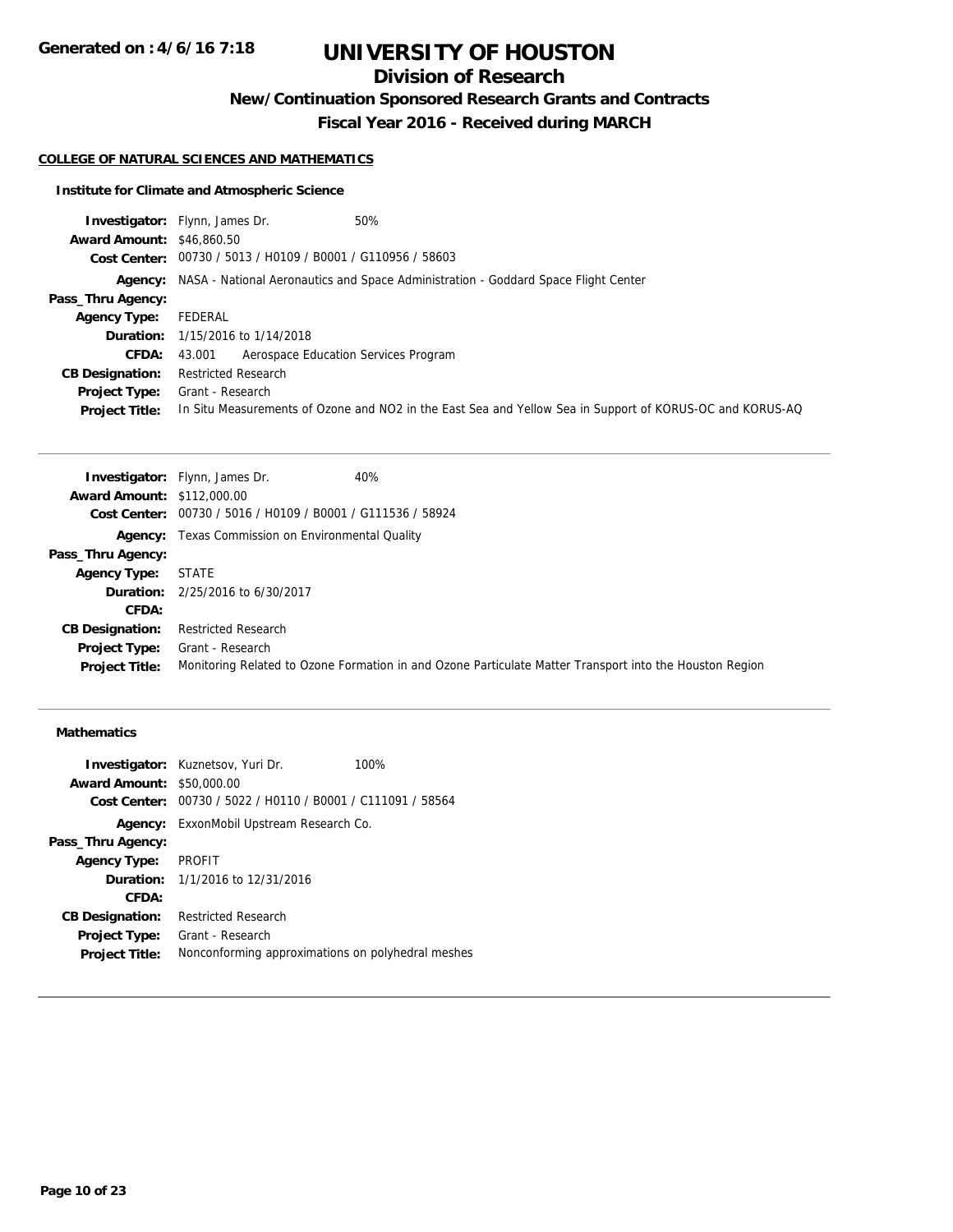# **Division of Research**

**New/Continuation Sponsored Research Grants and Contracts**

**Fiscal Year 2016 - Received during MARCH**

## **COLLEGE OF NATURAL SCIENCES AND MATHEMATICS**

### **Physics**

|                                 | <b>Investigator:</b> Cheung, Margaret Dr.                   | 100%                                                                      |
|---------------------------------|-------------------------------------------------------------|---------------------------------------------------------------------------|
| <b>Award Amount: \$4,000.00</b> |                                                             |                                                                           |
|                                 | Cost Center: 00730 / 5013 / H0112 / B0001 / G107867 / 55582 |                                                                           |
| Agency:                         | National Science Foundation                                 |                                                                           |
| Pass_Thru Agency:               |                                                             |                                                                           |
| <b>Agency Type:</b>             | FEDERAL                                                     |                                                                           |
|                                 | <b>Duration:</b> $7/1/2014$ to $6/30/2019$                  |                                                                           |
| <b>CFDA:</b>                    | <b>Biological Sciences</b><br>47.074                        |                                                                           |
| <b>CB Designation:</b>          | <b>Restricted Research</b>                                  |                                                                           |
| <b>Project Type:</b>            | Grant - Research                                            |                                                                           |
| <b>Project Title:</b>           |                                                             | Effects of Cellular Environment on Protein Structure and Folding Dynamics |
|                                 |                                                             |                                                                           |

### **COLLEGE OF OPTOMETRY**

### **Optometry Vision Sciences**

| <b>Investigator:</b> Smith III, Earl L. Dr. |                                            |                                            | 5%                                                          |
|---------------------------------------------|--------------------------------------------|--------------------------------------------|-------------------------------------------------------------|
| <b>Award Amount: \$18,812.50</b>            |                                            |                                            |                                                             |
|                                             |                                            |                                            | Cost Center: 00730 / 5013 / H0114 / B0001 / G110184 / 58966 |
|                                             | <b>Agency:</b> National Eye Institute      |                                            |                                                             |
| Pass_Thru Agency:                           |                                            |                                            |                                                             |
| Agency Type: FEDERAL                        |                                            |                                            |                                                             |
|                                             | <b>Duration:</b> $3/1/2016$ to $2/28/2019$ |                                            |                                                             |
| CFDA:                                       | 93.867 Vision Research                     |                                            |                                                             |
| <b>CB Designation:</b>                      | <b>Restricted Research</b>                 |                                            |                                                             |
| <b>Project Type:</b>                        | Grant - Research                           |                                            |                                                             |
| <b>Project Title:</b>                       |                                            | Amblyopia and Study of Cortical Mechanisms |                                                             |

| <b>Award Amount: \$18,812.50</b><br>00730 / 5013 / H0114 / B0001 / G110184 / 58966<br>Cost Center:<br><b>Agency:</b> National Eye Institute<br>Pass_Thru Agency:<br>Agency Type: FEDERAL<br><b>Duration:</b> $3/1/2016$ to $2/28/2019$<br>CFDA:<br>93.867 Vision Research<br><b>Restricted Research</b><br><b>CB Designation:</b><br>Grant - Research<br><b>Project Type:</b><br>Amblyopia and Study of Cortical Mechanisms<br><b>Project Title:</b> | <b>Investigator:</b> Das, Vallabh Dr. |  | 5% |
|------------------------------------------------------------------------------------------------------------------------------------------------------------------------------------------------------------------------------------------------------------------------------------------------------------------------------------------------------------------------------------------------------------------------------------------------------|---------------------------------------|--|----|
|                                                                                                                                                                                                                                                                                                                                                                                                                                                      |                                       |  |    |
|                                                                                                                                                                                                                                                                                                                                                                                                                                                      |                                       |  |    |
|                                                                                                                                                                                                                                                                                                                                                                                                                                                      |                                       |  |    |
|                                                                                                                                                                                                                                                                                                                                                                                                                                                      |                                       |  |    |
|                                                                                                                                                                                                                                                                                                                                                                                                                                                      |                                       |  |    |
|                                                                                                                                                                                                                                                                                                                                                                                                                                                      |                                       |  |    |
|                                                                                                                                                                                                                                                                                                                                                                                                                                                      |                                       |  |    |
|                                                                                                                                                                                                                                                                                                                                                                                                                                                      |                                       |  |    |
|                                                                                                                                                                                                                                                                                                                                                                                                                                                      |                                       |  |    |
|                                                                                                                                                                                                                                                                                                                                                                                                                                                      |                                       |  |    |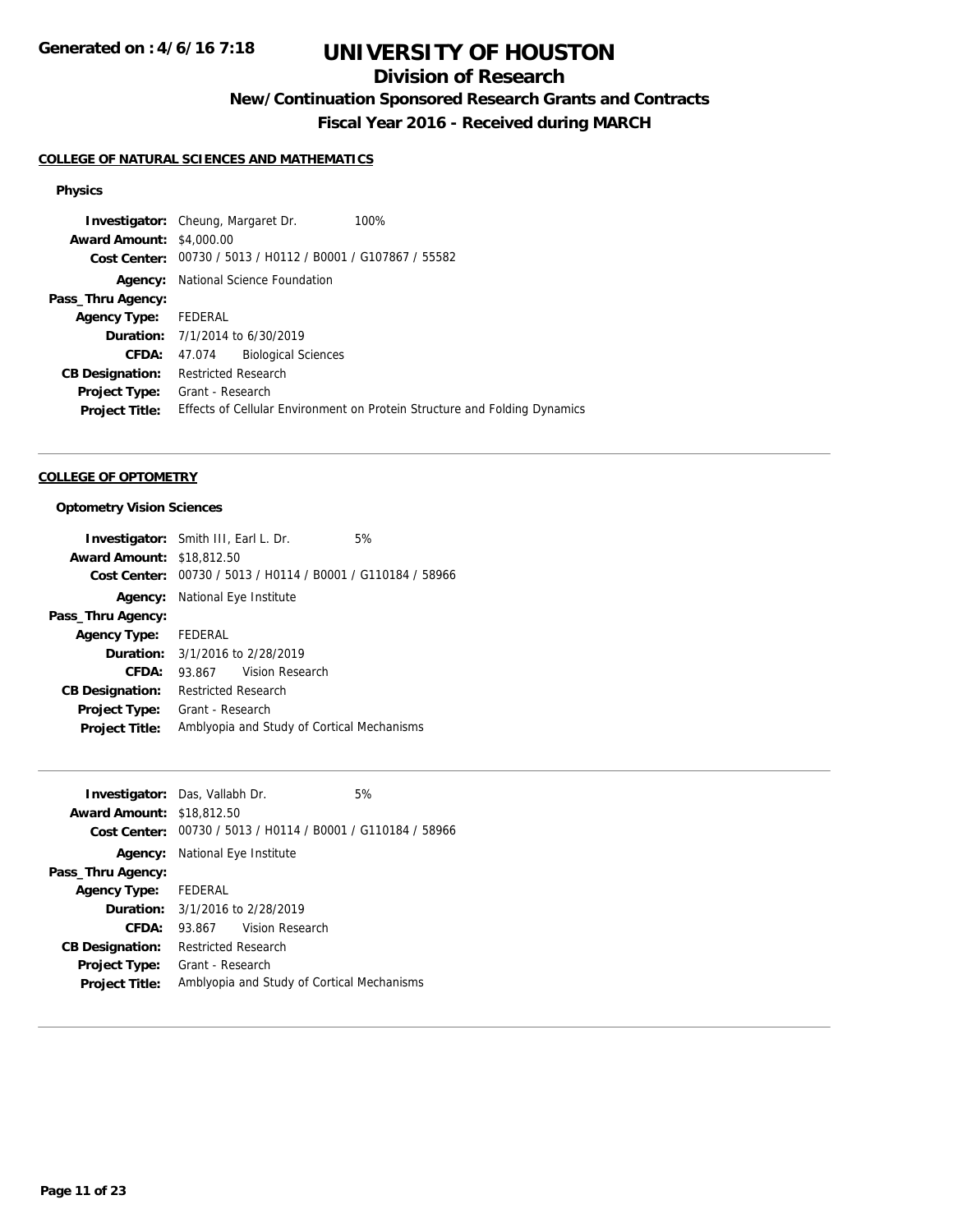# **Division of Research**

**New/Continuation Sponsored Research Grants and Contracts**

**Fiscal Year 2016 - Received during MARCH**

## **COLLEGE OF OPTOMETRY**

## **Optometry Vision Sciences**

| <b>Investigator:</b> Wensveen, Janice Dr. |                                       |                                                             | 20% |
|-------------------------------------------|---------------------------------------|-------------------------------------------------------------|-----|
| <b>Award Amount: \$75,250.00</b>          |                                       |                                                             |     |
|                                           |                                       | Cost Center: 00730 / 5013 / H0114 / B0001 / G110184 / 58966 |     |
|                                           | <b>Agency:</b> National Eye Institute |                                                             |     |
| Pass_Thru Agency:                         |                                       |                                                             |     |
| Agency Type: FEDERAL                      |                                       |                                                             |     |
| <b>Duration:</b> 3/1/2016 to 2/28/2019    |                                       |                                                             |     |
| CFDA:                                     |                                       | 93.867 Vision Research                                      |     |
| <b>CB Designation:</b>                    | <b>Restricted Research</b>            |                                                             |     |
| <b>Project Type:</b>                      | Grant - Research                      |                                                             |     |
| <b>Project Title:</b>                     |                                       | Amblyopia and Study of Cortical Mechanisms                  |     |

| <b>Investigator:</b> Chino, Yuzo M. Dr.    |                            |                                                | 70% |
|--------------------------------------------|----------------------------|------------------------------------------------|-----|
| <b>Award Amount: \$263,375.00</b>          |                            |                                                |     |
| Cost Center:                               |                            | 00730 / 5013 / H0114 / B0001 / G110184 / 58966 |     |
| Agency:                                    | National Eye Institute     |                                                |     |
| Pass_Thru Agency:                          |                            |                                                |     |
| <b>Agency Type:</b>                        | FEDERAL                    |                                                |     |
| <b>Duration:</b> $3/1/2016$ to $2/28/2019$ |                            |                                                |     |
| CFDA:                                      | 93.867                     | Vision Research                                |     |
| <b>CB Designation:</b>                     | <b>Restricted Research</b> |                                                |     |
| <b>Project Type:</b>                       | Grant - Research           |                                                |     |
| <b>Project Title:</b>                      |                            | Amblyopia and Study of Cortical Mechanisms     |     |
|                                            |                            |                                                |     |

|                                  | <b>Investigator:</b> Mathew, Jessica Dr.                    | 100%                                                                                                                                                                                                                                                                                                    |
|----------------------------------|-------------------------------------------------------------|---------------------------------------------------------------------------------------------------------------------------------------------------------------------------------------------------------------------------------------------------------------------------------------------------------|
| <b>Award Amount: \$17,715.12</b> |                                                             |                                                                                                                                                                                                                                                                                                         |
|                                  | Cost Center: 00730 / 5022 / H0114 / B0001 / C109237 / 56892 |                                                                                                                                                                                                                                                                                                         |
|                                  | <b>Agency:</b> Shire Development LLC                        |                                                                                                                                                                                                                                                                                                         |
| Pass_Thru Agency:                |                                                             |                                                                                                                                                                                                                                                                                                         |
| <b>Agency Type:</b>              | PROFIT                                                      |                                                                                                                                                                                                                                                                                                         |
| Duration:                        | 10/23/2014 to 12/31/2015                                    |                                                                                                                                                                                                                                                                                                         |
| CFDA:                            |                                                             |                                                                                                                                                                                                                                                                                                         |
| <b>CB Designation:</b>           | <b>Restricted Research</b>                                  |                                                                                                                                                                                                                                                                                                         |
| <b>Project Type:</b>             | Grant - Research                                            |                                                                                                                                                                                                                                                                                                         |
| <b>Project Title:</b>            |                                                             | SHP606-304: A Phase 3, Multicenter, Randomized, Double-masked, and Placebo-controlled Study Evaluating the<br>Efficacy and Safety of a 5.0% Concentration of Lifitegrast Ophthalmic Solution Compared to Placebo in Subjects with<br>Dry Eye Disease and History of Recent Artificial Tear Use (OPUS-3) |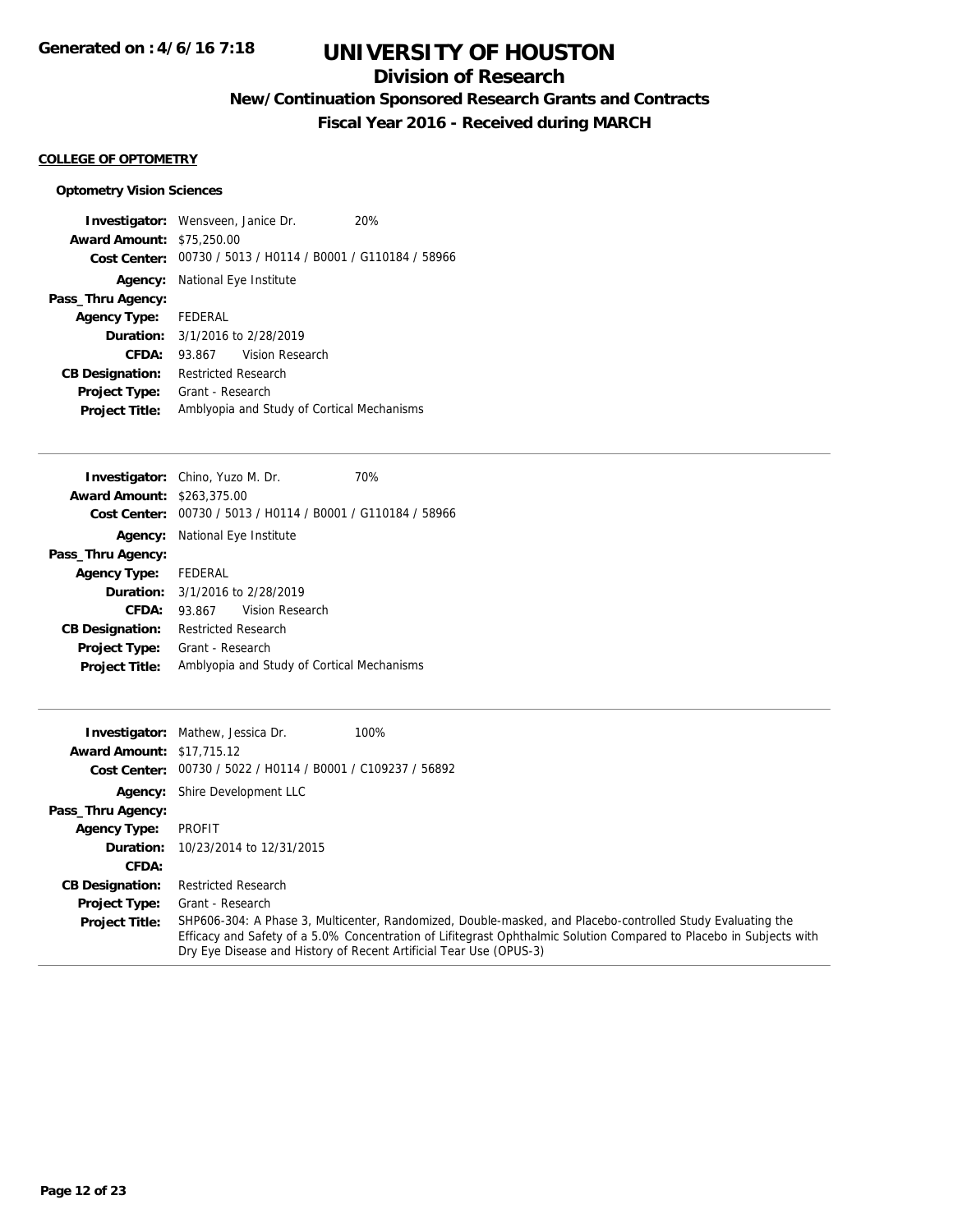## **Division of Research**

**New/Continuation Sponsored Research Grants and Contracts**

**Fiscal Year 2016 - Received during MARCH**

#### **COLLEGE OF OPTOMETRY**

#### **Optometry Vision Sciences**

**Investigator:** Das, Vallabh Dr. 100% **Award Amount:** \$376,250.00 **Cost Center:** 00730 / 5013 / H0114 / B0001 / G109304 / 58938 **Agency:** National Eye Institute **Pass\_Thru Agency: Agency Type:** FEDERAL **Duration:** 4/1/2016 to 3/31/2017 **CFDA:** 93.867 Vision Research **CB Designation:** Restricted Research **Project Type:** Grant - Research **Project Title:** Binocular Coordination of Eye Movements

#### **COLLEGE OF PHARMACY**

#### **Heart and Kidney Institute**

|                                 | <b>Investigator:</b> McConnell, Bradley Dr.<br>50%                                |
|---------------------------------|-----------------------------------------------------------------------------------|
| <b>Award Amount: \$6,140.50</b> |                                                                                   |
|                                 | Cost Center: 00730 / 5015 / H0117 / B0001 / G108236 / 57236                       |
|                                 | <b>Agency:</b> University of Texas Medical Branch at Galveston                    |
|                                 | <b>Pass_Thru Agency:</b> National Institute of General Medical Sciences           |
| <b>Agency Type:</b>             | FEDERAL                                                                           |
|                                 | <b>Duration:</b> 1/15/2015 to 12/31/2016                                          |
| CFDA: 93.859                    | Pharmacology, Physiology, and Biological Chemistry Research                       |
| <b>CB Designation:</b>          | <b>Restricted Research</b>                                                        |
|                                 | <b>Project Type:</b> Grant - Research                                             |
| <b>Project Title:</b>           | Effects of Chronic Catecholamine Exposure on Post-burn Wound Healing and Scarring |

## **Institute for Drug Education and Research**

|                                  | 50%<br><b>Investigator:</b> Chow, Diana S. L. Dr.                                                                                     |
|----------------------------------|---------------------------------------------------------------------------------------------------------------------------------------|
| <b>Award Amount: \$10,323,00</b> |                                                                                                                                       |
|                                  | Cost Center: 00730 / 5013 / H0117 / B0001 / C110733 / 58414                                                                           |
|                                  | <b>Agency:</b> Christopher and Dana Reeve Foundation                                                                                  |
|                                  | <b>Pass_Thru Agency:</b> U.S. Army Medical Research Acquisition Activity                                                              |
| <b>Agency Type:</b>              | FEDERAL                                                                                                                               |
|                                  | <b>Duration:</b> 9/1/2015 to 8/31/2016                                                                                                |
| CFDA:                            | 93.853 Clinical Research Related to Neurological Disorders                                                                            |
| <b>CB Designation:</b>           | <b>Restricted Research</b>                                                                                                            |
| <b>Project Type:</b>             | Grant - Research                                                                                                                      |
| <b>Project Title:</b>            | Multi-Center, Randomized, Placebo-Controlled, Double-Blinded, Trial of Efficacy and Safety of Riluzole in Acute Spinal<br>Cord Injury |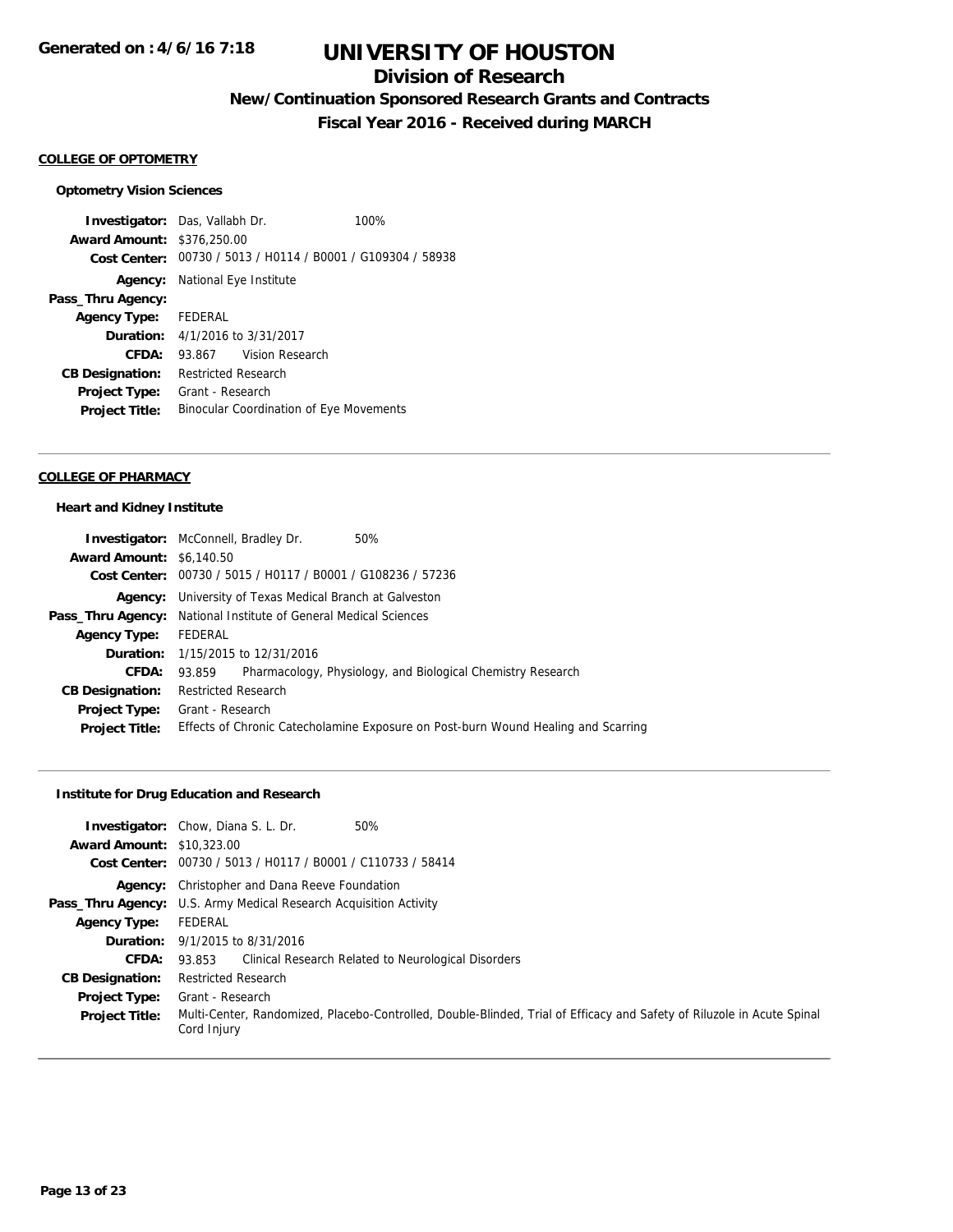# **Division of Research**

**New/Continuation Sponsored Research Grants and Contracts**

**Fiscal Year 2016 - Received during MARCH**

#### **COLLEGE OF PHARMACY**

### **Pharmacological and Pharmaceutical Sciences**

|                                  | 50%<br><b>Investigator:</b> Chow, Diana S. L. Dr.                                                                                     |
|----------------------------------|---------------------------------------------------------------------------------------------------------------------------------------|
| <b>Award Amount: \$10,323,00</b> |                                                                                                                                       |
|                                  | Cost Center: 00730 / 5013 / H0117 / B0001 / C110733 / 58414                                                                           |
|                                  | <b>Agency:</b> Christopher and Dana Reeve Foundation                                                                                  |
|                                  | Pass_Thru Agency: U.S. Army Medical Research Acquisition Activity                                                                     |
| Agency Type:                     | FEDERAL                                                                                                                               |
|                                  | <b>Duration:</b> 9/1/2015 to 8/31/2016                                                                                                |
| <b>CFDA:</b>                     | Clinical Research Related to Neurological Disorders<br>93.853                                                                         |
| <b>CB Designation:</b>           | <b>Restricted Research</b>                                                                                                            |
| <b>Project Type:</b>             | Grant - Research                                                                                                                      |
| <b>Project Title:</b>            | Multi-Center, Randomized, Placebo-Controlled, Double-Blinded, Trial of Efficacy and Safety of Riluzole in Acute Spinal<br>Cord Injury |

| <b>Award Amount: \$6,140.50</b><br>Cost Center: 00730 / 5015 / H0117 / B0001 / G108236 / 57236<br><b>Agency:</b> University of Texas Medical Branch at Galveston<br><b>Pass_Thru Agency:</b> National Institute of General Medical Sciences<br>FEDERAL<br><b>Agency Type:</b><br><b>Duration:</b> 1/15/2015 to 12/31/2016<br>Pharmacology, Physiology, and Biological Chemistry Research<br>CFDA: 93.859<br><b>CB Designation:</b><br><b>Restricted Research</b><br><b>Project Type:</b> Grant - Research<br>Effects of Chronic Catecholamine Exposure on Post-burn Wound Healing and Scarring<br><b>Project Title:</b> | <b>Investigator:</b> McConnell, Bradley Dr.<br>50% |
|-------------------------------------------------------------------------------------------------------------------------------------------------------------------------------------------------------------------------------------------------------------------------------------------------------------------------------------------------------------------------------------------------------------------------------------------------------------------------------------------------------------------------------------------------------------------------------------------------------------------------|----------------------------------------------------|
|                                                                                                                                                                                                                                                                                                                                                                                                                                                                                                                                                                                                                         |                                                    |
|                                                                                                                                                                                                                                                                                                                                                                                                                                                                                                                                                                                                                         |                                                    |
|                                                                                                                                                                                                                                                                                                                                                                                                                                                                                                                                                                                                                         |                                                    |
|                                                                                                                                                                                                                                                                                                                                                                                                                                                                                                                                                                                                                         |                                                    |
|                                                                                                                                                                                                                                                                                                                                                                                                                                                                                                                                                                                                                         |                                                    |
|                                                                                                                                                                                                                                                                                                                                                                                                                                                                                                                                                                                                                         |                                                    |
|                                                                                                                                                                                                                                                                                                                                                                                                                                                                                                                                                                                                                         |                                                    |
|                                                                                                                                                                                                                                                                                                                                                                                                                                                                                                                                                                                                                         |                                                    |
|                                                                                                                                                                                                                                                                                                                                                                                                                                                                                                                                                                                                                         |                                                    |
|                                                                                                                                                                                                                                                                                                                                                                                                                                                                                                                                                                                                                         |                                                    |

## **COLLEGE OF TECHNOLOGY**

### **Center for Information Security, Research and Edu**

| <b>Investigator:</b> Conklin, William Dr.<br><b>Award Amount: \$45,250.00</b> |                        | Cost Center: 00730 / 5013 / H0554 / C0001 / C111396 / 58833 | 50% |
|-------------------------------------------------------------------------------|------------------------|-------------------------------------------------------------|-----|
| Agency: BayTech                                                               |                        |                                                             |     |
| Pass_Thru Agency: U.S. Department of Labor                                    |                        |                                                             |     |
| <b>Agency Type:</b>                                                           | FEDERAL                |                                                             |     |
|                                                                               |                        | <b>Duration:</b> 12/1/2015 to 11/30/2016                    |     |
| <b>CFDA:</b>                                                                  | 17.207                 | <b>Employment Service</b>                                   |     |
| <b>CB Designation:</b>                                                        | Non Research           |                                                             |     |
| <b>Project Type:</b>                                                          | Grant - Public Service |                                                             |     |
| <b>Project Title:</b>                                                         |                        | Wagner-Peyser BayTech subaward                              |     |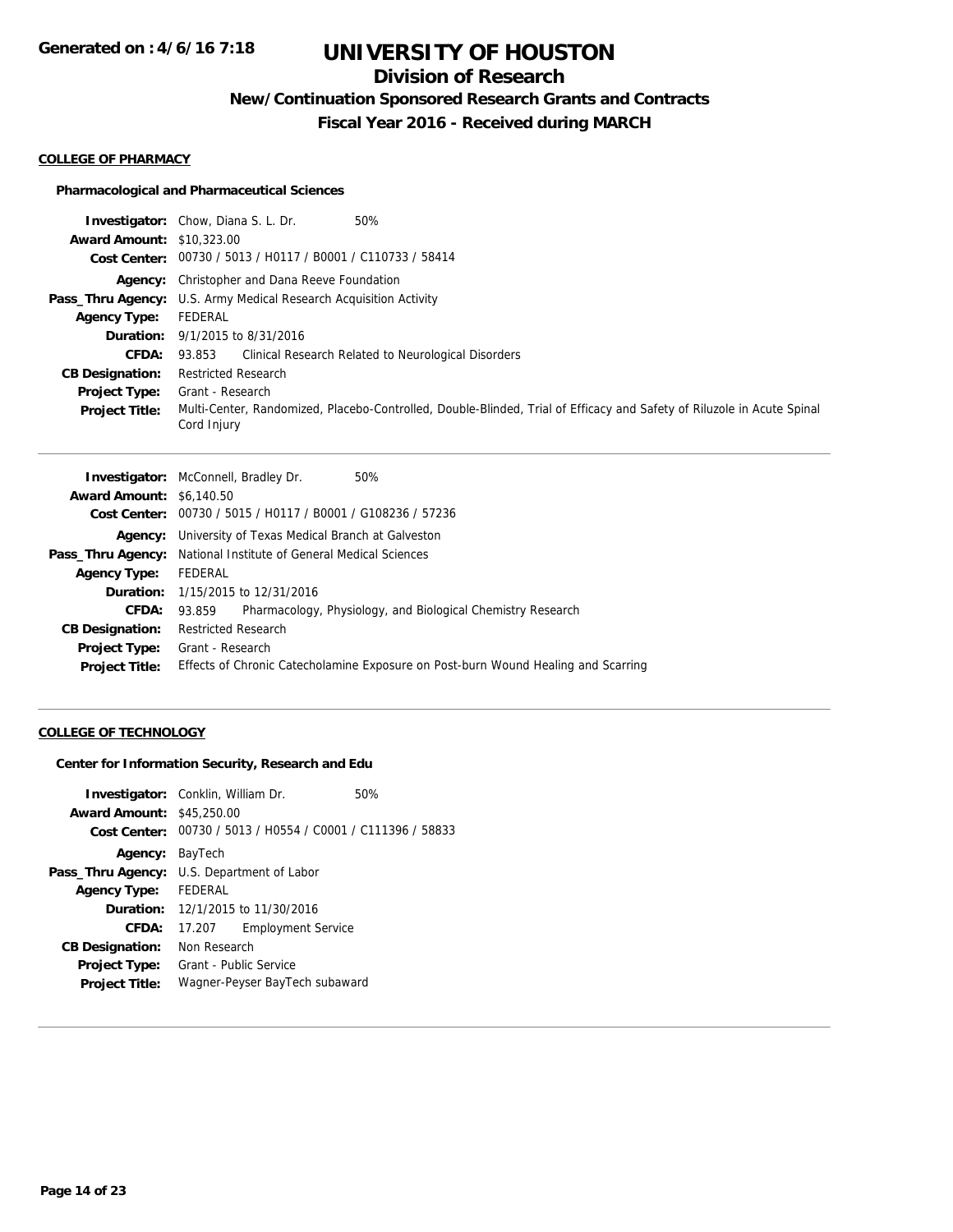# **Division of Research**

**New/Continuation Sponsored Research Grants and Contracts**

**Fiscal Year 2016 - Received during MARCH**

#### **COLLEGE OF TECHNOLOGY**

#### **Construction Management**

**Investigator:** Eldin, Neil Dr. 100% **Award Amount:** \$250,000.00 **Cost Center:** 00730 / 5021 / H0559 / A0001 / C111538 / 58920 **Agency:** Fluor Foundation **Pass\_Thru Agency: Agency Type:** FOUNDATION **Duration:** 2/15/2016 to 1/31/2020 **CFDA: CB Designation:** Non Research **Project Type:** Grant - Instruction **Project Title:** Fluor Foundation Support of the Construction Management Industrial Program

### **Information & Logistics Technology**

|                                  | <b>Investigator:</b> Conklin, William Dr.                   | 50% |
|----------------------------------|-------------------------------------------------------------|-----|
| <b>Award Amount: \$45,250.00</b> |                                                             |     |
|                                  | Cost Center: 00730 / 5013 / H0554 / C0001 / C111396 / 58833 |     |
| <b>Agency: BayTech</b>           |                                                             |     |
|                                  | <b>Pass_Thru Agency:</b> U.S. Department of Labor           |     |
| <b>Agency Type:</b>              | <b>FFDFRAL</b>                                              |     |
|                                  | <b>Duration:</b> 12/1/2015 to 11/30/2016                    |     |
| CFDA:                            | <b>Employment Service</b><br>17.207                         |     |
| <b>CB Designation:</b>           | Non Research                                                |     |
| <b>Project Type:</b>             | Grant - Public Service                                      |     |
| <b>Project Title:</b>            | Wagner-Peyser BayTech subaward                              |     |
|                                  |                                                             |     |

### **CULLEN COLLEGE OF ENGINEERING**

#### **Biomedical Engineering**

|                                  | <b>Investigator:</b> Shevkoplyas, Sergey Dr.<br>100%              |
|----------------------------------|-------------------------------------------------------------------|
| <b>Award Amount: \$26,000.00</b> |                                                                   |
| Cost Center:                     | 00730 / 5021 / H0071 / B0001 / C110717 / 58929                    |
|                                  | <b>Agency:</b> American Heart Association-SouthWest Affiliate     |
| Pass_Thru Agency:                |                                                                   |
| Agency Type: NON PROFIT          |                                                                   |
|                                  | <b>Duration:</b> 1/1/2016 to 12/31/2017                           |
| CFDA:                            |                                                                   |
| <b>CB Designation:</b>           | <b>Restricted Research</b>                                        |
| <b>Project Type:</b>             | Grant - Research                                                  |
| <b>Project Title:</b>            | Paper-based monitoring of sickle hemoglobin for stroke prevention |
|                                  |                                                                   |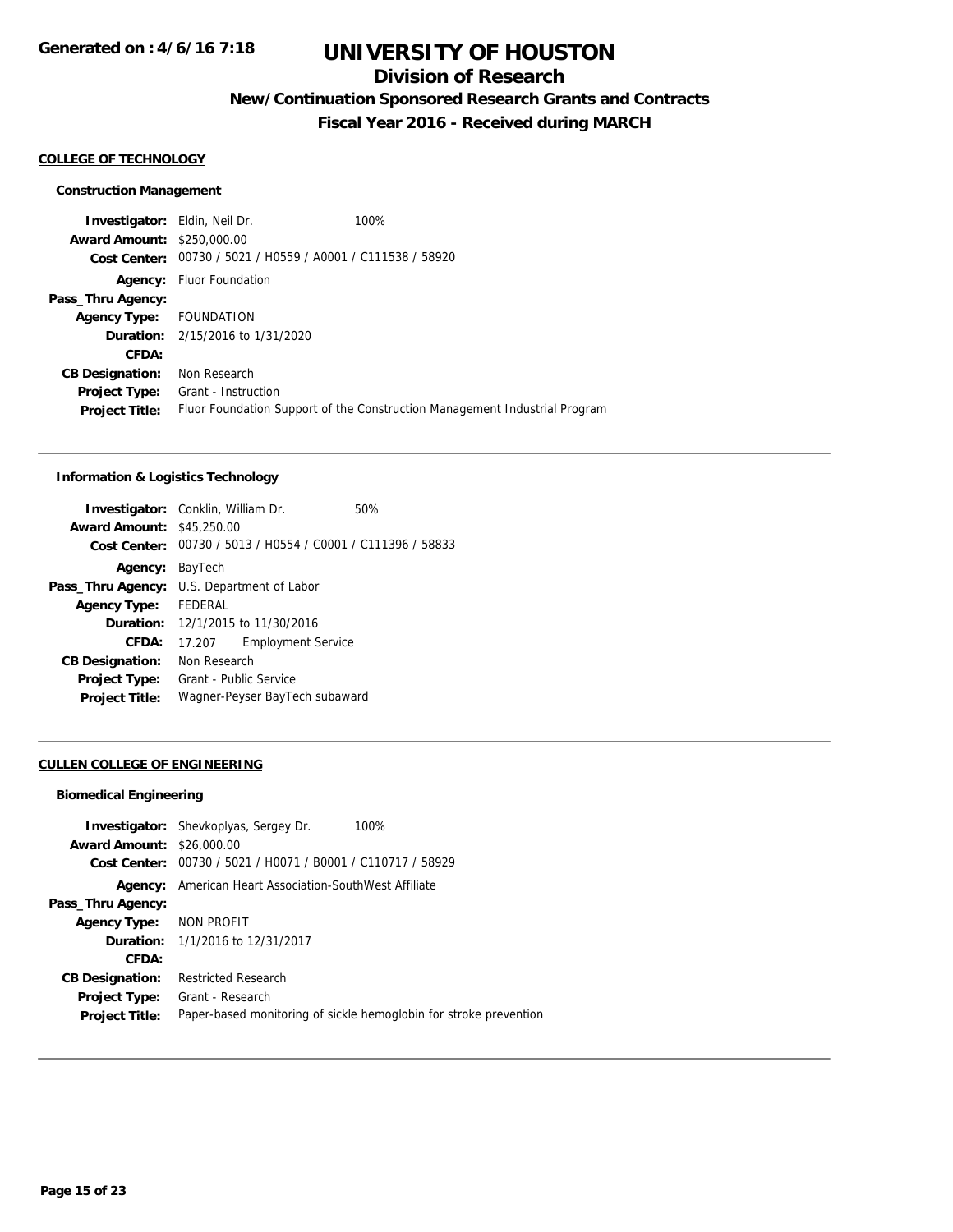## **Division of Research**

**New/Continuation Sponsored Research Grants and Contracts**

**Fiscal Year 2016 - Received during MARCH**

### **CULLEN COLLEGE OF ENGINEERING**

#### **Biomedical Engineering**

**Investigator:** Akay, Metin Dr. 100% **Award Amount:** \$15,000.00 **Cost Center:** 00730 / 5013 / H0071 / B0001 / G111581 / 58957 **Agency:** National Science Foundation **Pass\_Thru Agency: Agency Type:** FEDERAL **Duration:** 5/1/2016 to 4/30/2017 **CFDA:** 47.041 Engineering Grants **CB Designation:** Non Restricted Research **Project Type:** Grant - Research **Project Title:** International Summer School on Biocomplexity, Biodesign and Bioinnovation

### **Chemical Engineering**

|                                  | <b>Investigator:</b> Rimer, Jeffrey Dr.                     | 100%                                                                                      |
|----------------------------------|-------------------------------------------------------------|-------------------------------------------------------------------------------------------|
| <b>Award Amount: \$49,500.00</b> |                                                             |                                                                                           |
|                                  | Cost Center: 00730 / 5022 / H0067 / B0001 / C111416 / 58956 |                                                                                           |
|                                  | <b>Agency:</b> SABIC Americas, Inc.                         |                                                                                           |
| Pass_Thru Agency:                |                                                             |                                                                                           |
| <b>Agency Type:</b>              | PROFIT                                                      |                                                                                           |
|                                  | <b>Duration:</b> 12/3/2015 to 12/2/2016                     |                                                                                           |
| CFDA:                            |                                                             |                                                                                           |
| <b>CB Designation:</b>           | Restricted Research                                         |                                                                                           |
| <b>Project Type:</b>             | Grant - Research                                            |                                                                                           |
| <b>Project Title:</b>            |                                                             | Preparation/Synthesis Methodologies for Catalytic Materials used for Chemical Conversions |
|                                  |                                                             |                                                                                           |

|                                   | <b>Investigator:</b> Epling, William Dr.                   | 50% |
|-----------------------------------|------------------------------------------------------------|-----|
| <b>Award Amount: \$126,207.00</b> |                                                            |     |
| Cost Center:                      | 00730 / 5022 / H0067 / B0001 / G109105 / 57533             |     |
|                                   | <b>Agency:</b> Fiat Chrysler Automobiles                   |     |
| Pass_Thru Agency:                 |                                                            |     |
| Agency Type:                      | PROFIT                                                     |     |
|                                   | <b>Duration:</b> 5/1/2015 to 5/14/2018                     |     |
| CFDA:                             |                                                            |     |
| <b>CB Designation:</b>            | <b>Restricted Research</b>                                 |     |
| Project Type:                     | Grant - Research                                           |     |
| <b>Project Title:</b>             | Three-Way NOx Storage Catalyst (TWNSC) Kinetic Model Build |     |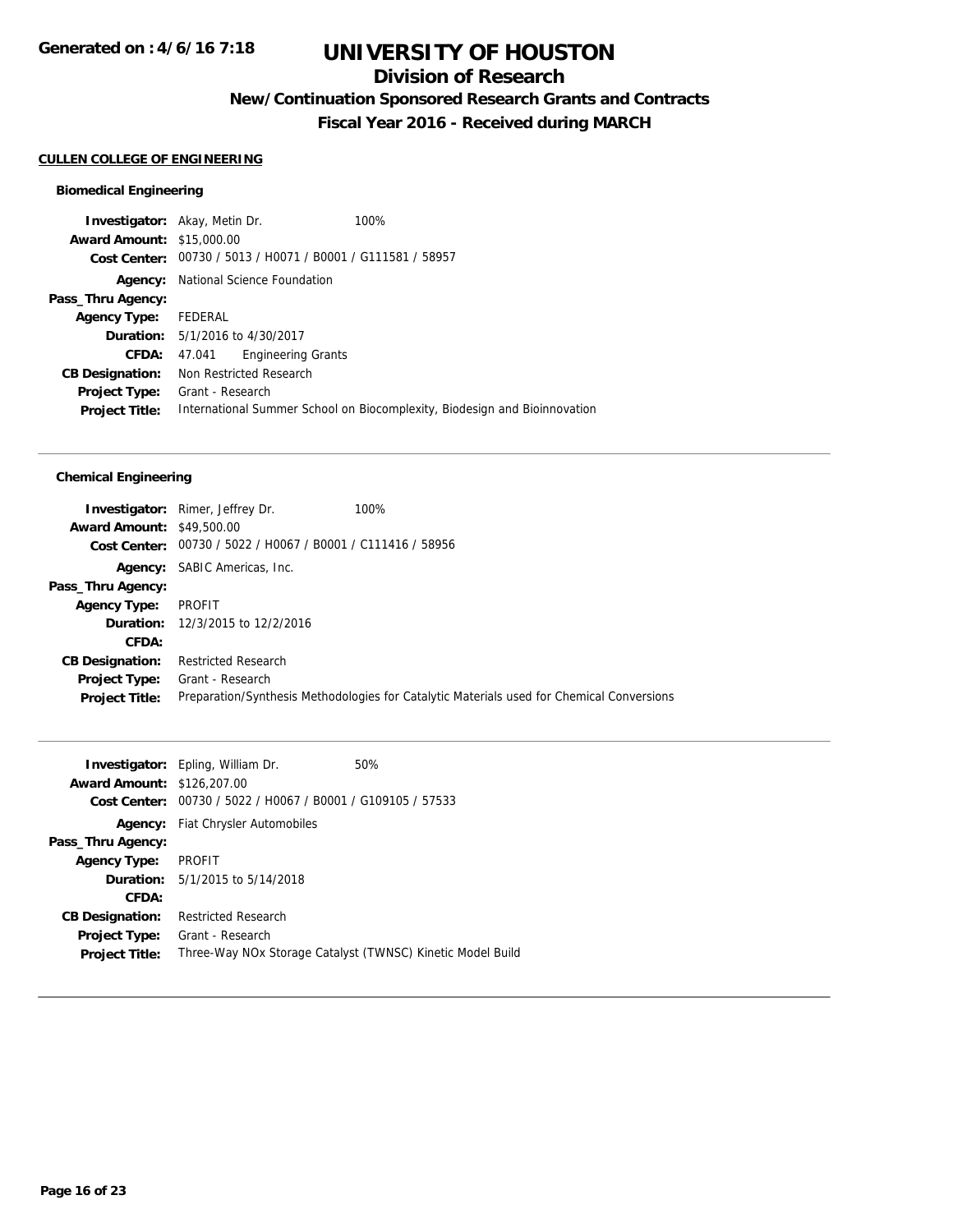# **Division of Research**

**New/Continuation Sponsored Research Grants and Contracts**

**Fiscal Year 2016 - Received during MARCH**

### **CULLEN COLLEGE OF ENGINEERING**

## **Chemical Engineering**

|                                   | <b>Investigator:</b> Harold, Michael Dr.                    | 50% |
|-----------------------------------|-------------------------------------------------------------|-----|
| <b>Award Amount: \$126,207.00</b> |                                                             |     |
|                                   | Cost Center: 00730 / 5022 / H0067 / B0001 / G109105 / 57533 |     |
|                                   | <b>Agency:</b> Fiat Chrysler Automobiles                    |     |
| Pass_Thru Agency:                 |                                                             |     |
| <b>Agency Type:</b>               | PROFIT                                                      |     |
|                                   | <b>Duration:</b> $5/1/2015$ to $5/14/2018$                  |     |
| CFDA:                             |                                                             |     |
| <b>CB Designation:</b>            | <b>Restricted Research</b>                                  |     |
| <b>Project Type:</b>              | Grant - Research                                            |     |
| <b>Project Title:</b>             | Three-Way NOx Storage Catalyst (TWNSC) Kinetic Model Build  |     |

|                                   | 100%<br><b>Investigator:</b> Robertson, Megan Dr.                                                     |
|-----------------------------------|-------------------------------------------------------------------------------------------------------|
| <b>Award Amount: \$300,000.00</b> |                                                                                                       |
|                                   | Cost Center: 00730 / 5013 / H0067 / B0001 / G111366 / 58896                                           |
|                                   | <b>Agency:</b> National Science Foundation                                                            |
| Pass_Thru Agency:                 |                                                                                                       |
| <b>Agency Type:</b>               | FEDERAL                                                                                               |
|                                   | <b>Duration:</b> 6/1/2016 to 5/31/2019                                                                |
| <b>CFDA:</b>                      | 47.049 Mathematical and Physical Sciences                                                             |
| <b>CB Designation:</b>            | <b>Restricted Research</b>                                                                            |
| Project Type:                     | Grant - Research                                                                                      |
| <b>Project Title:</b>             | SusChEM: Exploring Physical Properties of Epoxy Resins Containing Multifunctional Biobased Components |

## **Civil Engineering**

| <b>Award Amount: \$17,000.00</b> | <b>Investigator:</b> Wang, Keh-Han Dr.<br>Cost Center: 00730 / 5016 / H0068 / B0001 / G110347 / 58708 | 100% |
|----------------------------------|-------------------------------------------------------------------------------------------------------|------|
| Agency:                          | Lamar University                                                                                      |      |
| Pass_Thru Agency:                |                                                                                                       |      |
| <b>Agency Type:</b>              | STATE                                                                                                 |      |
|                                  | <b>Duration:</b> 11/1/2015 to 10/31/2016                                                              |      |
| CFDA:                            |                                                                                                       |      |
| <b>CB Designation:</b>           | <b>Restricted Research</b>                                                                            |      |
| <b>Project Type:</b>             | Grant - Research                                                                                      |      |
| <b>Project Title:</b>            | Wake Wash in Sabine-Neches Waterway: Phase 1                                                          |      |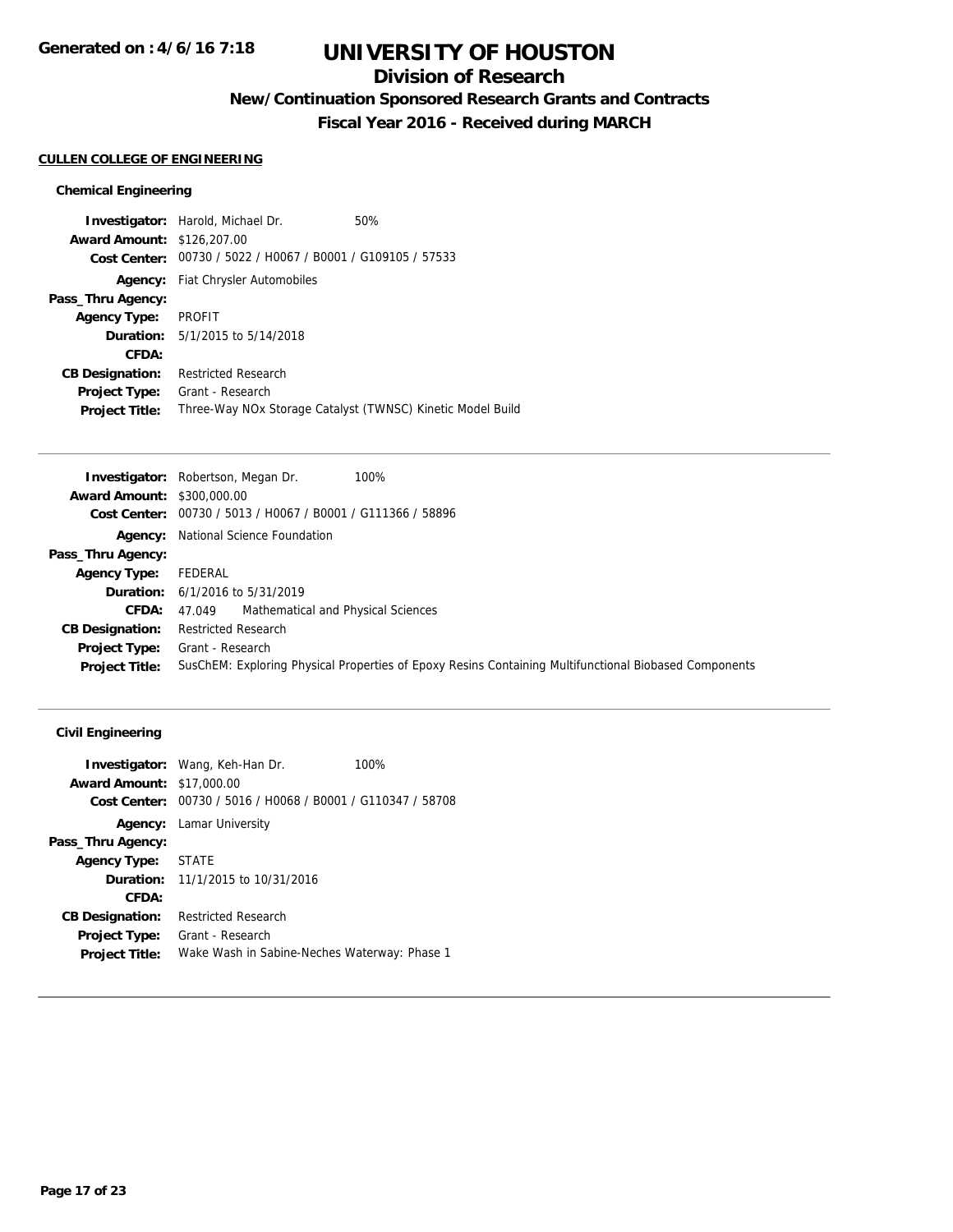**Generated on : 4/6/16 7:18**

# **UNIVERSITY OF HOUSTON**

# **Division of Research**

**New/Continuation Sponsored Research Grants and Contracts**

**Fiscal Year 2016 - Received during MARCH**

### **CULLEN COLLEGE OF ENGINEERING**

## **Electrical & Computer Engineering**

|                                  | 100%<br><b>Investigator:</b> Contreras-Vidal, Jose Dr.                                                                      |
|----------------------------------|-----------------------------------------------------------------------------------------------------------------------------|
| <b>Award Amount: \$21,330.00</b> | Cost Center: 00730 / 5013 / H0070 / B0001 / G111461 / 58898                                                                 |
|                                  | <b>Agency:</b> National Science Foundation                                                                                  |
| Pass_Thru Agency:                |                                                                                                                             |
| <b>Agency Type:</b>              | <b>FEDERAL</b>                                                                                                              |
| Duration:                        | 3/1/2016 to 11/30/2016                                                                                                      |
| CFDA:                            | 47.070<br>Computer and Information Science and Engineering (CISE)                                                           |
| <b>CB Designation:</b>           | <b>Restricted Research</b>                                                                                                  |
| <b>Project Type:</b>             | Grant - Research                                                                                                            |
| <b>Project Title:</b>            | 2016 International Conference of Mobile Brain-Body Imaging (MoBI) and the Neuroscience of Art, Innovation and<br>Creativity |
|                                  |                                                                                                                             |
| Investigator: Fu, Xin Dr.        | 100%                                                                                                                        |
| <b>Award Amount: \$85,882.00</b> |                                                                                                                             |
|                                  | Cost Center: 00730 / 5013 / H0070 / B0001 / G109764 / 57462                                                                 |
|                                  | Agency: National Science Foundation                                                                                         |
| Pass_Thru Agency:                |                                                                                                                             |
| <b>Agency Type:</b>              | <b>FEDERAL</b>                                                                                                              |
| Duration:                        | 12/1/2014 to 1/31/2019                                                                                                      |
| CFDA:                            | 47.070<br>Computer and Information Science and Engineering (CISE)                                                           |
| <b>CB Designation:</b>           | <b>Restricted Research</b>                                                                                                  |
| Project Type:                    | Grant - Research                                                                                                            |
| <b>Project Title:</b>            | CAREER: New Foundations for Next-Generation Reliable Throughput Architecture Design                                         |
|                                  |                                                                                                                             |
|                                  | Investigator: Chen, Jinghong Dr.<br>100%                                                                                    |
| <b>Award Amount: \$37,500.00</b> |                                                                                                                             |
|                                  | Cost Center: 00730 / 5043 / H0070 / B0001 / C109494 / 58535                                                                 |
|                                  | Agency: Alphacore, Inc                                                                                                      |
|                                  | Pass_Thru Agency: NASA - National Aeronautics and Space Administration - Stennis Space Center                               |
| <b>Agency Type:</b>              | <b>FEDERAL</b>                                                                                                              |
| Duration:                        | 6/5/2015 to 6/5/2017                                                                                                        |
| <b>CFDA:</b>                     | 43.001<br>Aerospace Education Services Program                                                                              |
| <b>CB Designation:</b>           | <b>Restricted Research</b>                                                                                                  |
| <b>Project Type:</b>             | Contract - Research                                                                                                         |
| Project Title:                   | High Speed Digitizer for Remote Sensing                                                                                     |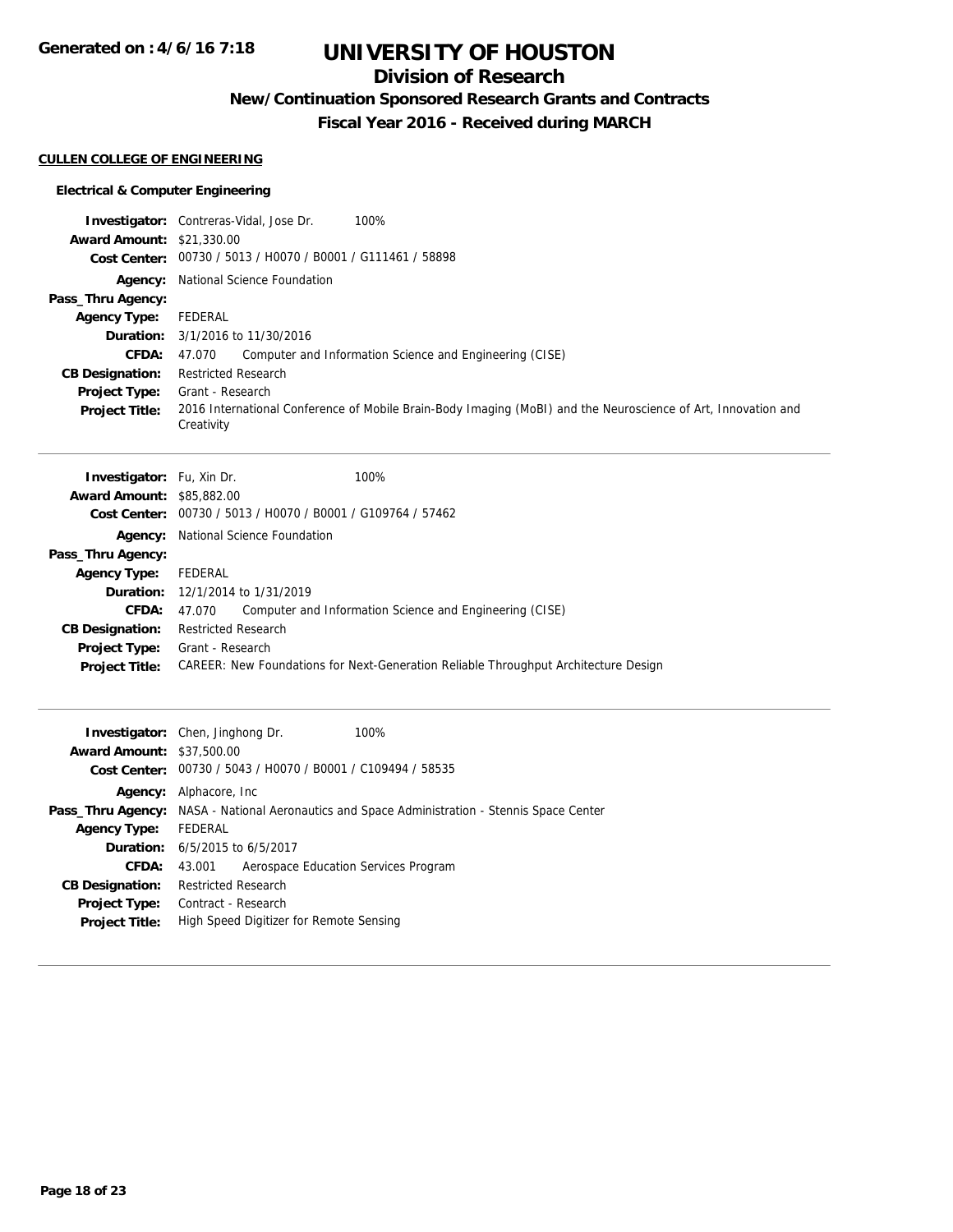# **Division of Research**

**New/Continuation Sponsored Research Grants and Contracts**

**Fiscal Year 2016 - Received during MARCH**

## **CULLEN COLLEGE OF ENGINEERING**

## **Mechanical Engineering**

|                                  | <b>Investigator:</b> Sharma, Pradeep Dr.                    | 100%                                                                      |
|----------------------------------|-------------------------------------------------------------|---------------------------------------------------------------------------|
| <b>Award Amount: \$64,673,63</b> |                                                             |                                                                           |
|                                  | Cost Center: 00730 / 5021 / H0073 / B0001 / G106187 / 54803 |                                                                           |
|                                  | <b>Agency:</b> Qatar National Research Fund                 |                                                                           |
| Pass_Thru Agency:                |                                                             |                                                                           |
| <b>Agency Type:</b>              | FOUNDATION                                                  |                                                                           |
|                                  | <b>Duration:</b> 1/1/2014 to 1/1/2017                       |                                                                           |
| CFDA:                            |                                                             |                                                                           |
| <b>CB Designation:</b>           | <b>Restricted Research</b>                                  |                                                                           |
| <b>Project Type:</b>             | Grant - Research                                            |                                                                           |
| <b>Project Title:</b>            |                                                             | Flexoelectricty, soft nanomaterials and next-generation energy-harvesting |

|                                  | <b>Investigator:</b> Franchek, Matthew Dr.<br>50%                                        |
|----------------------------------|------------------------------------------------------------------------------------------|
| <b>Award Amount: \$33,607.79</b> |                                                                                          |
|                                  | Cost Center: 00730 / 5016 / H0073 / B0001 / G108107 / 57403                              |
|                                  | <b>Agency:</b> Texas A&M Engineering Experiment Station                                  |
|                                  | <b>Pass_Thru Agency:</b> Qatar National Research Fund                                    |
| <b>Agency Type:</b>              | FOUNDATION                                                                               |
|                                  | <b>Duration:</b> 2/1/2015 to 1/31/2017                                                   |
| CFDA:                            |                                                                                          |
| <b>CB Designation:</b>           | <b>Restricted Research</b>                                                               |
| <b>Project Type:</b>             | Grant - Research                                                                         |
| <b>Project Title:</b>            | High Integrity Pipeline Protection System Architecture Optimization Using Compact Models |

|                                  | 50%<br><b>Investigator:</b> Grigoriadis, Karolos M. Dr.                                  |
|----------------------------------|------------------------------------------------------------------------------------------|
| <b>Award Amount: \$33,607.79</b> |                                                                                          |
|                                  | Cost Center: 00730 / 5016 / H0073 / B0001 / G108107 / 57403                              |
|                                  | <b>Agency:</b> Texas A&M Engineering Experiment Station                                  |
|                                  | <b>Pass_Thru Agency:</b> Qatar National Research Fund                                    |
| <b>Agency Type:</b>              | FOUNDATION                                                                               |
|                                  | <b>Duration:</b> 2/1/2015 to 1/31/2017                                                   |
| CFDA:                            |                                                                                          |
| <b>CB Designation:</b>           | <b>Restricted Research</b>                                                               |
| <b>Project Type:</b>             | Grant - Research                                                                         |
| <b>Project Title:</b>            | High Integrity Pipeline Protection System Architecture Optimization Using Compact Models |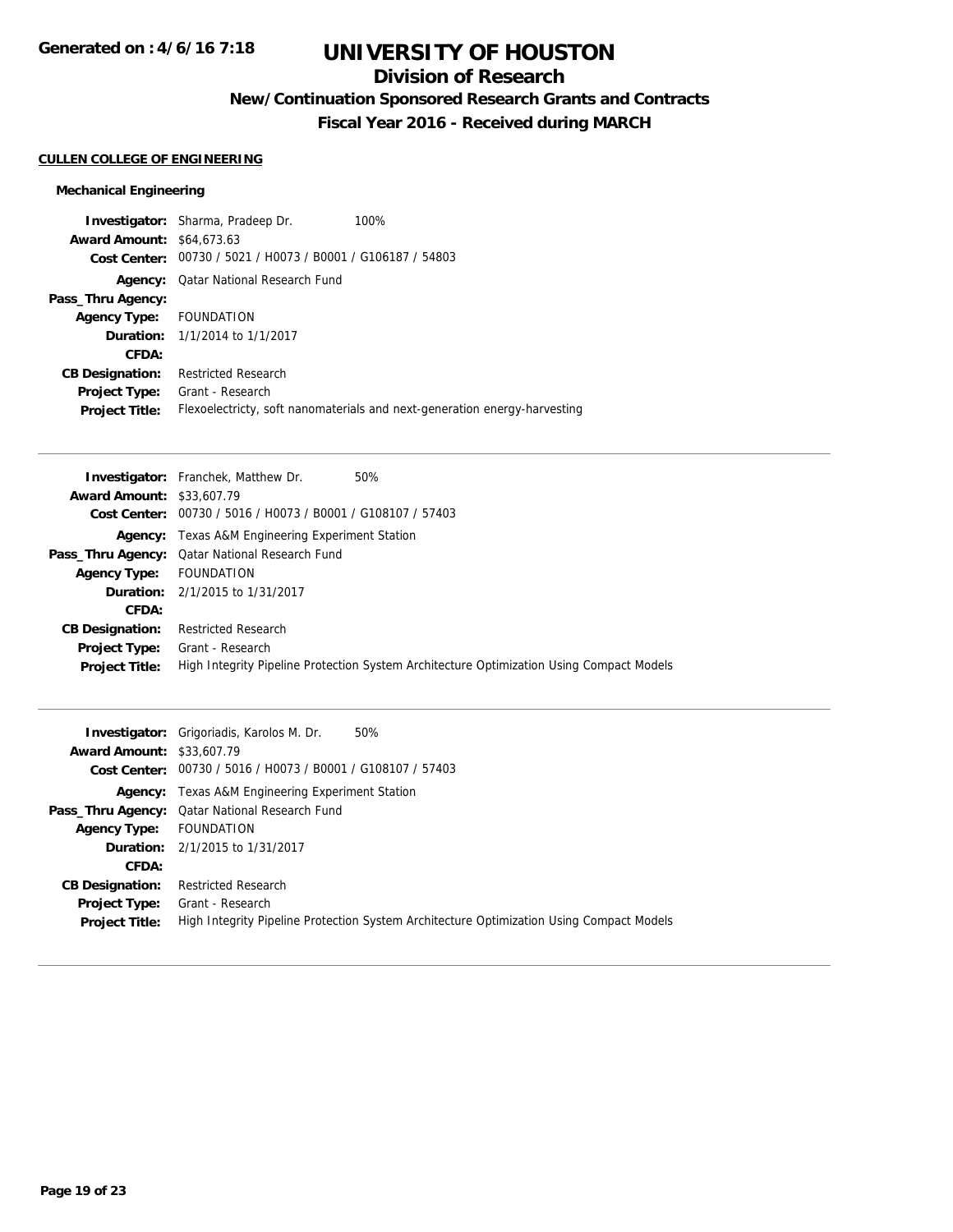# **Division of Research**

**New/Continuation Sponsored Research Grants and Contracts**

**Fiscal Year 2016 - Received during MARCH**

### **CULLEN COLLEGE OF ENGINEERING**

## **National Center for Airborne Laser Mapping**

|                                  | Investigator: Lee, Hyongki Dr.                              | 100%                                                                                                 |
|----------------------------------|-------------------------------------------------------------|------------------------------------------------------------------------------------------------------|
| <b>Award Amount: \$49,467.00</b> |                                                             |                                                                                                      |
|                                  | Cost Center: 00730 / 5013 / H0068 / B0001 / G106490 / 54168 |                                                                                                      |
|                                  | <b>Agency:</b> Ohio State University                        |                                                                                                      |
|                                  |                                                             | Pass_Thru Agency: NASA - National Aeronautics and Space Administration - Goddard Space Flight Center |
| <b>Agency Type:</b>              | FEDERAL                                                     |                                                                                                      |
|                                  | <b>Duration:</b> 9/5/2013 to 8/31/2016                      |                                                                                                      |
| <b>CFDA:</b>                     | Aerospace Education Services Program<br>43.001              |                                                                                                      |
| <b>CB Designation:</b>           | <b>Restricted Research</b>                                  |                                                                                                      |
| <b>Project Type:</b>             | Grant - Research                                            |                                                                                                      |
| <b>Project Title:</b>            |                                                             | Improved Quantification of Global Mountain Glacier Mass Balance Estimate                             |
|                                  |                                                             |                                                                                                      |

#### **DIVISION OF RESEARCH**

## **TcSUH**

|                                  | 50%<br><b>Investigator:</b> Moeller, Angela Dr.                                                                                          |
|----------------------------------|------------------------------------------------------------------------------------------------------------------------------------------|
| <b>Award Amount: \$43,378.00</b> |                                                                                                                                          |
|                                  | Cost Center: 00730 / 5013 / H0107 / B0001 / G104098 / 50130                                                                              |
|                                  | <b>Agency:</b> National Science Foundation                                                                                               |
| Pass_Thru Agency:                |                                                                                                                                          |
| <b>Agency Type:</b>              | FEDERAL                                                                                                                                  |
|                                  | <b>Duration:</b> 1/15/2012 to 12/31/2016                                                                                                 |
| <b>CFDA:</b>                     | Mathematical and Physical Sciences<br>47.049                                                                                             |
| <b>CB Designation:</b>           | <b>Restricted Research</b>                                                                                                               |
| <b>Project Type:</b>             | Grant - Research                                                                                                                         |
| <b>Project Title:</b>            | CAREER: Low-Dimensional Spin Systems: Interplay of Chemical Pressure on Triangular Lattices with Spin- and<br>Orbital Degrees of Freedom |

## **Texas Obesity Research Center**

|                                  | <b>Investigator:</b> Simpson, Richard Dr.                   | 50% |
|----------------------------------|-------------------------------------------------------------|-----|
| <b>Award Amount: \$10,750.00</b> |                                                             |     |
|                                  | Cost Center: 00730 / 5022 / H0500 / B0001 / C111498 / 58921 |     |
| Agency: ORRECO                   |                                                             |     |
| Pass_Thru Agency:                |                                                             |     |
| <b>Agency Type: PROFIT</b>       |                                                             |     |
|                                  | <b>Duration:</b> 1/1/2016 to 12/31/2016                     |     |
| CFDA:                            |                                                             |     |
| <b>CB Designation:</b>           | Restricted Research                                         |     |
| <b>Project Type:</b>             | Grant - Research                                            |     |
| <b>Project Title:</b>            | Biomarker Profiling of Professional Athletes                |     |
|                                  |                                                             |     |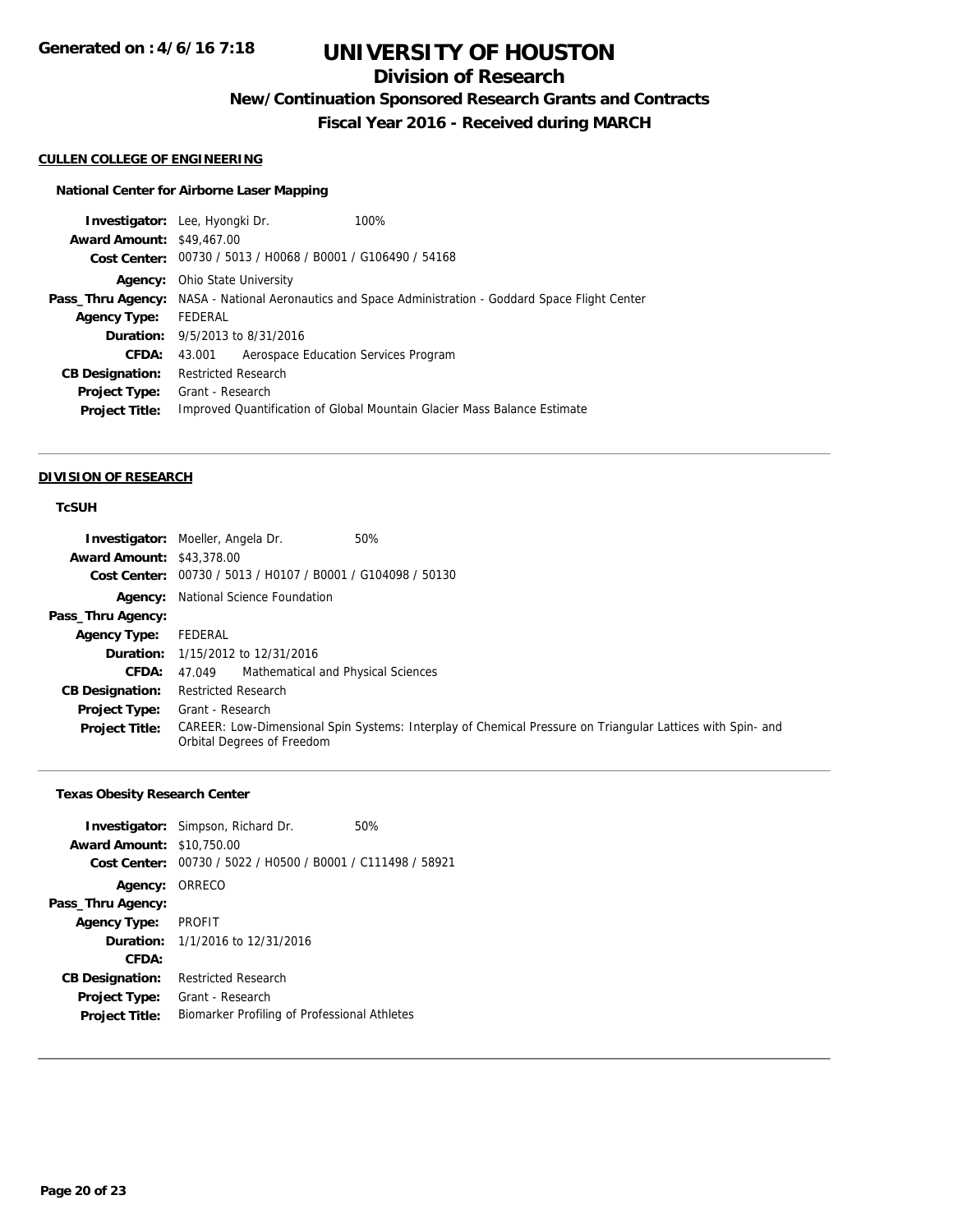# **Division of Research**

**New/Continuation Sponsored Research Grants and Contracts**

**Fiscal Year 2016 - Received during MARCH**

## **DIVISION OF RESEARCH**

## **Texas Obesity Research Center**

|                                  | <b>Investigator:</b> Gorniak, Stacey Dr.                      | 50%                                                                                                             |
|----------------------------------|---------------------------------------------------------------|-----------------------------------------------------------------------------------------------------------------|
| <b>Award Amount: \$34,625.50</b> |                                                               |                                                                                                                 |
|                                  | Cost Center: 00730 / 5021 / H0065 / B0001 / C110515 / 58961   |                                                                                                                 |
|                                  | <b>Agency:</b> American Heart Association-SouthWest Affiliate |                                                                                                                 |
| Pass_Thru Agency:                |                                                               |                                                                                                                 |
| <b>Agency Type:</b>              | NON PROFIT                                                    |                                                                                                                 |
|                                  | <b>Duration:</b> 1/1/2016 to 12/31/2016                       |                                                                                                                 |
| <b>CFDA:</b>                     |                                                               |                                                                                                                 |
| <b>CB Designation:</b>           | <b>Restricted Research</b>                                    |                                                                                                                 |
| <b>Project Type:</b>             | Grant - Research                                              |                                                                                                                 |
| <b>Project Title:</b>            | <b>Diabetes</b>                                               | Elucidating the relationship between cortical hemodynamics and mild cognitive impairment in adults with Type II |

## **TIMES**

|                                  | 70%<br><b>Investigator:</b> Kosten, Therese Dr.                |
|----------------------------------|----------------------------------------------------------------|
| <b>Award Amount: \$21,316.40</b> |                                                                |
|                                  | Cost Center: 00730 / 5013 / H0288 / B0001 / G109240 / 58516    |
| Agency:                          | Baylor College of Medicine                                     |
|                                  | <b>Pass_Thru Agency:</b> National Institute on Drug Abuse      |
| Agency Type: FEDERAL             |                                                                |
|                                  | <b>Duration:</b> 12/1/2015 to 8/31/2016                        |
| CFDA:                            | Drug Abuse Research Programs<br>93.279                         |
| <b>CB Designation:</b>           | Restricted Research                                            |
| <b>Project Type:</b>             | Grant - Research                                               |
| <b>Project Title:</b>            | Human Methamphetamine Vaccine: Translational Avant Garde Award |
|                                  |                                                                |

| <b>Investigator:</b> Fletcher, Jack Dr. |                            |                                          | 45%                                                      |  |
|-----------------------------------------|----------------------------|------------------------------------------|----------------------------------------------------------|--|
| <b>Award Amount: \$84,303.90</b>        |                            |                                          |                                                          |  |
| Cost Center:                            |                            |                                          | 00730 / 5013 / H0288 / B0001 / G103717 / 49978           |  |
| Agency:                                 |                            |                                          | National Institute of Child Health and Human Development |  |
| Pass_Thru Agency:                       |                            |                                          |                                                          |  |
| <b>Agency Type:</b>                     | FEDERAL                    |                                          |                                                          |  |
|                                         |                            | <b>Duration:</b> 12/1/2011 to 11/30/2016 |                                                          |  |
| CFDA:                                   | 93.865                     |                                          | Center for Research for Mothers and Children             |  |
| <b>CB Designation:</b>                  | <b>Restricted Research</b> |                                          |                                                          |  |
| <b>Project Type:</b>                    | Grant - Research           |                                          |                                                          |  |
| <b>Project Title:</b>                   |                            | Learning Disabilities Research Center    |                                                          |  |
|                                         |                            |                                          |                                                          |  |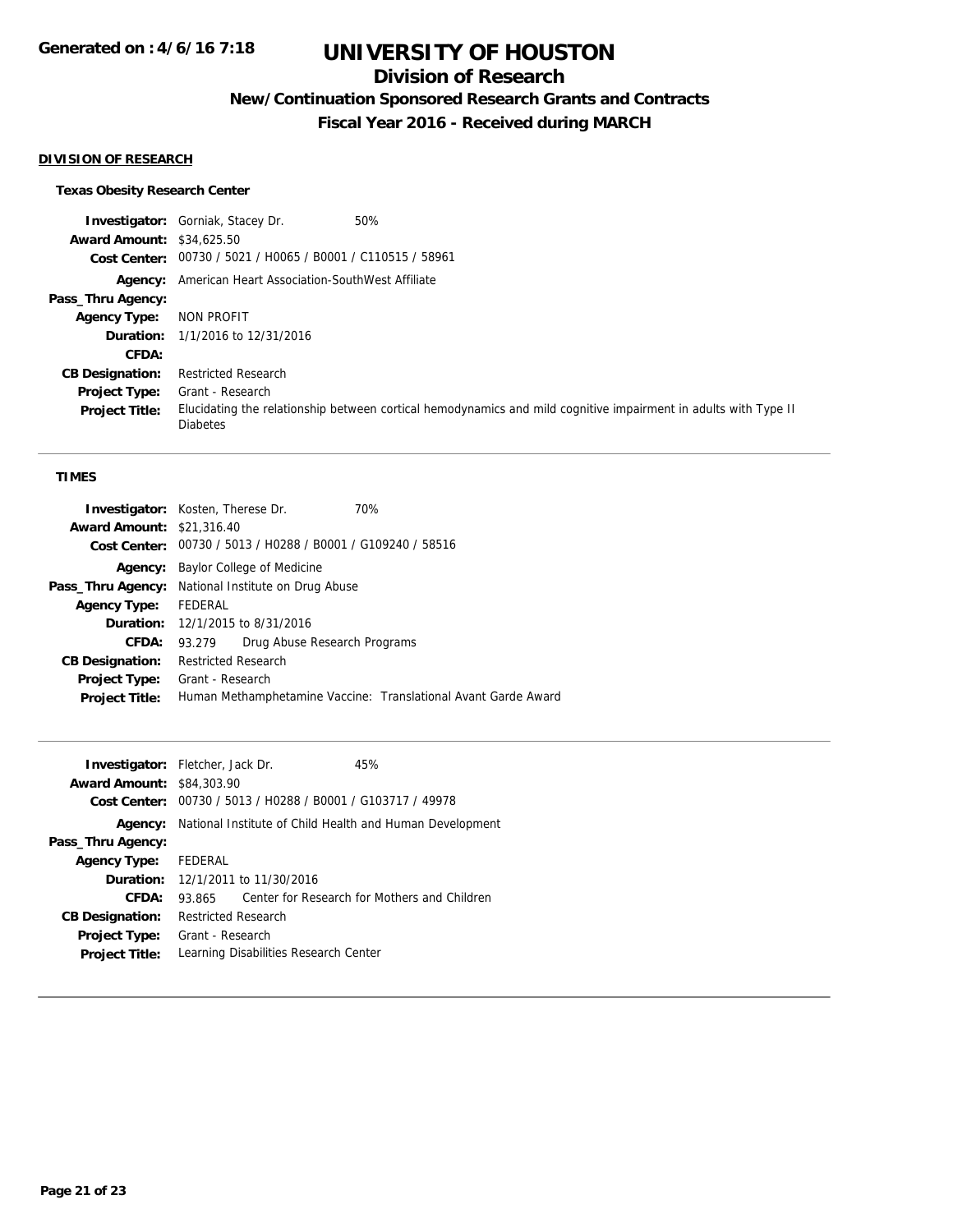# **Division of Research**

**New/Continuation Sponsored Research Grants and Contracts**

**Fiscal Year 2016 - Received during MARCH**

### **DIVISION OF RESEARCH**

## **TIMES**

| <b>Investigator:</b> Francis, David Dr.  |                            | 12%                                                         |                                                          |
|------------------------------------------|----------------------------|-------------------------------------------------------------|----------------------------------------------------------|
| <b>Award Amount: \$22,481.04</b>         |                            |                                                             |                                                          |
|                                          |                            | Cost Center: 00730 / 5013 / H0288 / B0001 / G103717 / 49978 |                                                          |
| Agency:                                  |                            |                                                             | National Institute of Child Health and Human Development |
| Pass_Thru Agency:                        |                            |                                                             |                                                          |
| Agency Type: FEDERAL                     |                            |                                                             |                                                          |
| <b>Duration:</b> 12/1/2011 to 11/30/2016 |                            |                                                             |                                                          |
| CFDA:                                    | 93.865                     |                                                             | Center for Research for Mothers and Children             |
| <b>CB Designation:</b>                   | <b>Restricted Research</b> |                                                             |                                                          |
| <b>Project Type:</b>                     | Grant - Research           |                                                             |                                                          |
| <b>Project Title:</b>                    |                            | Learning Disabilities Research Center                       |                                                          |

|         | 12%                                                                                                                                                                                                                                                                             |
|---------|---------------------------------------------------------------------------------------------------------------------------------------------------------------------------------------------------------------------------------------------------------------------------------|
|         |                                                                                                                                                                                                                                                                                 |
|         |                                                                                                                                                                                                                                                                                 |
|         | National Institute of Child Health and Human Development                                                                                                                                                                                                                        |
|         |                                                                                                                                                                                                                                                                                 |
| FEDERAL |                                                                                                                                                                                                                                                                                 |
|         |                                                                                                                                                                                                                                                                                 |
| 93.865  | Center for Research for Mothers and Children                                                                                                                                                                                                                                    |
|         |                                                                                                                                                                                                                                                                                 |
|         |                                                                                                                                                                                                                                                                                 |
|         |                                                                                                                                                                                                                                                                                 |
|         | <b>Investigator:</b> Cirino, Paul Dr.<br><b>Award Amount: \$22,481.04</b><br>Cost Center: 00730 / 5013 / H0288 / B0001 / G103717 / 49978<br><b>Duration:</b> 12/1/2011 to 11/30/2016<br><b>Restricted Research</b><br>Grant - Research<br>Learning Disabilities Research Center |

## **GRADUATE COLLEGE OF SOCIAL WORK**

### **Child & Family for Innovative Research**

|                                  | <b>Investigator:</b> Dettlaff, Alan Dr.                     | 100%                                                              |
|----------------------------------|-------------------------------------------------------------|-------------------------------------------------------------------|
| <b>Award Amount: \$56,250.00</b> |                                                             |                                                                   |
|                                  | Cost Center: 00730 / 5021 / H0509 / B0001 / C110143 / 58599 |                                                                   |
|                                  | <b>Agency:</b> Walter S. Johnson Foundation                 |                                                                   |
| Pass_Thru Agency:                |                                                             |                                                                   |
| Agency Type: FOUNDATION          |                                                             |                                                                   |
|                                  | <b>Duration:</b> 5/16/2015 to 8/31/2016                     |                                                                   |
| CFDA:                            |                                                             |                                                                   |
| <b>CB Designation:</b>           | <b>Restricted Research</b>                                  |                                                                   |
| <b>Project Type:</b>             | Grant - Research                                            |                                                                   |
| <b>Project Title:</b>            |                                                             | Integration Initiative – Technical Assistance and Training 14-11R |